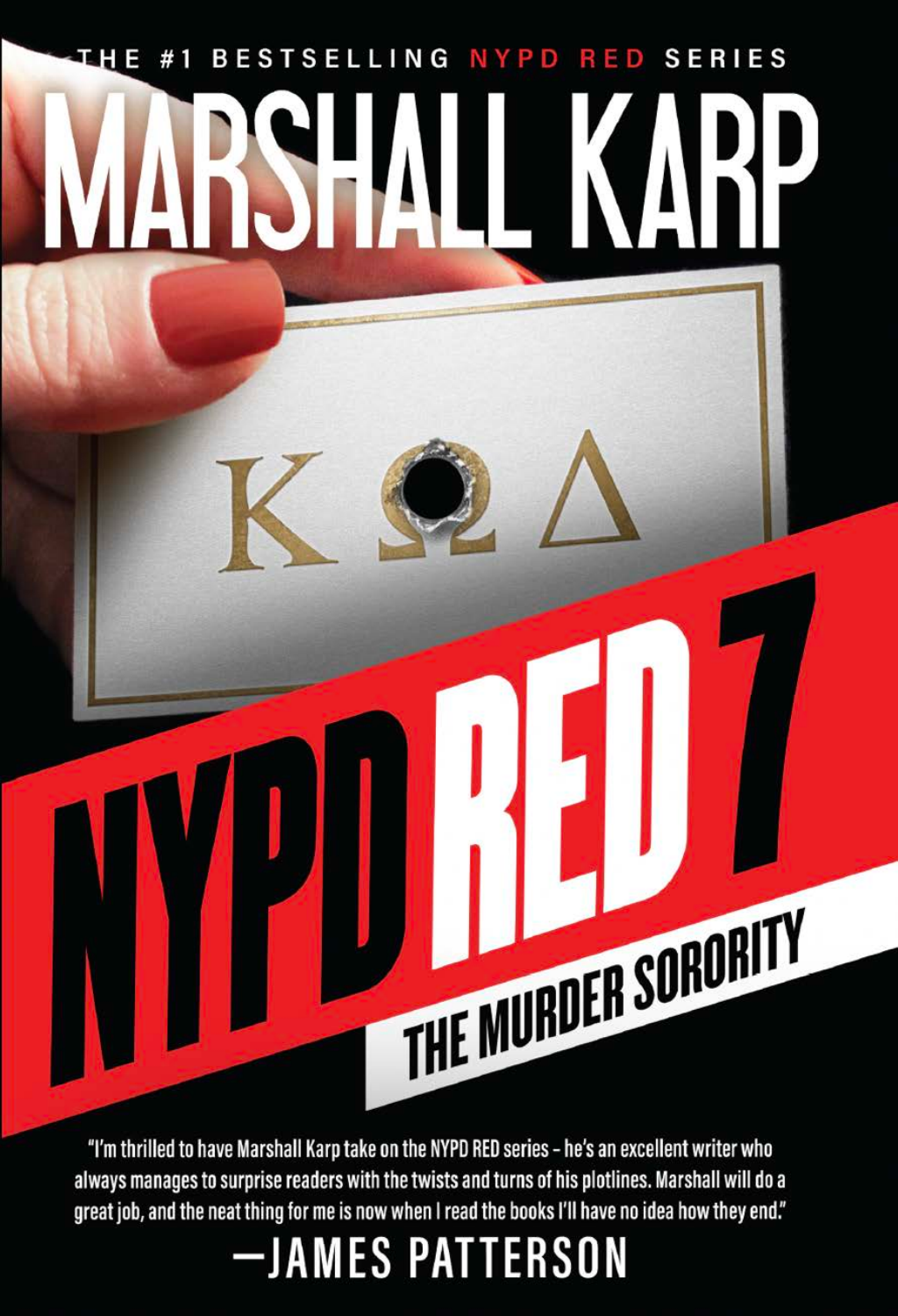Copyright © Mesa Films, Inc.

Cover design by Kathryn Galloway English

All rights reserved. This book or any portion thereof may not be reproduced or used in any manner whatsoever without the express written permission of the publisher except for the use of brief quotations in a book review.

The characters and events in this book are fictitious. Any similarity to real persons, living or dead, is coincidental and not intended by the author.

Printed in the United States of America

Fiction / Thrillers / Crime

Blackstone Publishing 31 Mistletoe Rd. Ashland, OR 97520

www.BlackstonePublishing.com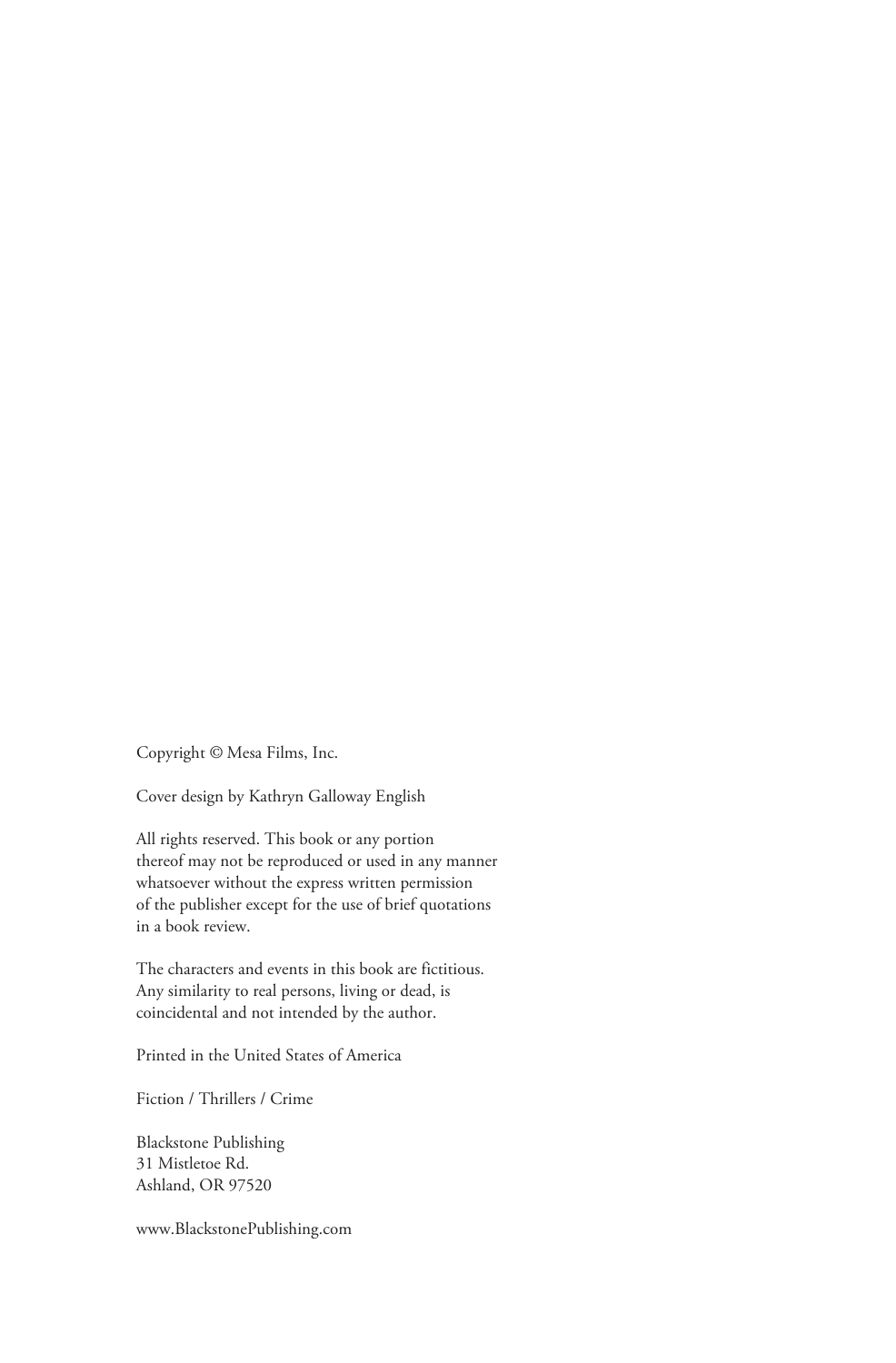## CHAPTER 1

MY PHONE CHIRPED, and I looked down at the gray text bubble on my screen. It was from Selma Kaplan at the District Attorney's Office. The message was one I had seen or heard hundreds of times over the course of my career as a cop. Six words that I knew had the power to change people's lives. What I didn't know—what I could not even have possibly imagined is that this time those words would change my life. Forever.

the jury has reached a verdict.

I looked up at my partner, Detective Kylie MacDonald, who had gotten the same text. "It's about goddamn time," she said. "How long have they been sequestered? A week? A month? A year?"

"Four and a half days," I said.

"It doesn't matter, Zach," she said. "You know how it goes. The longer the jury deliberates, the worse it is for our side. Convictions come fast. Acquittals take forever."

"Four and a half days isn't forever."

"It is this time. Our testimony was airtight. Selma's closing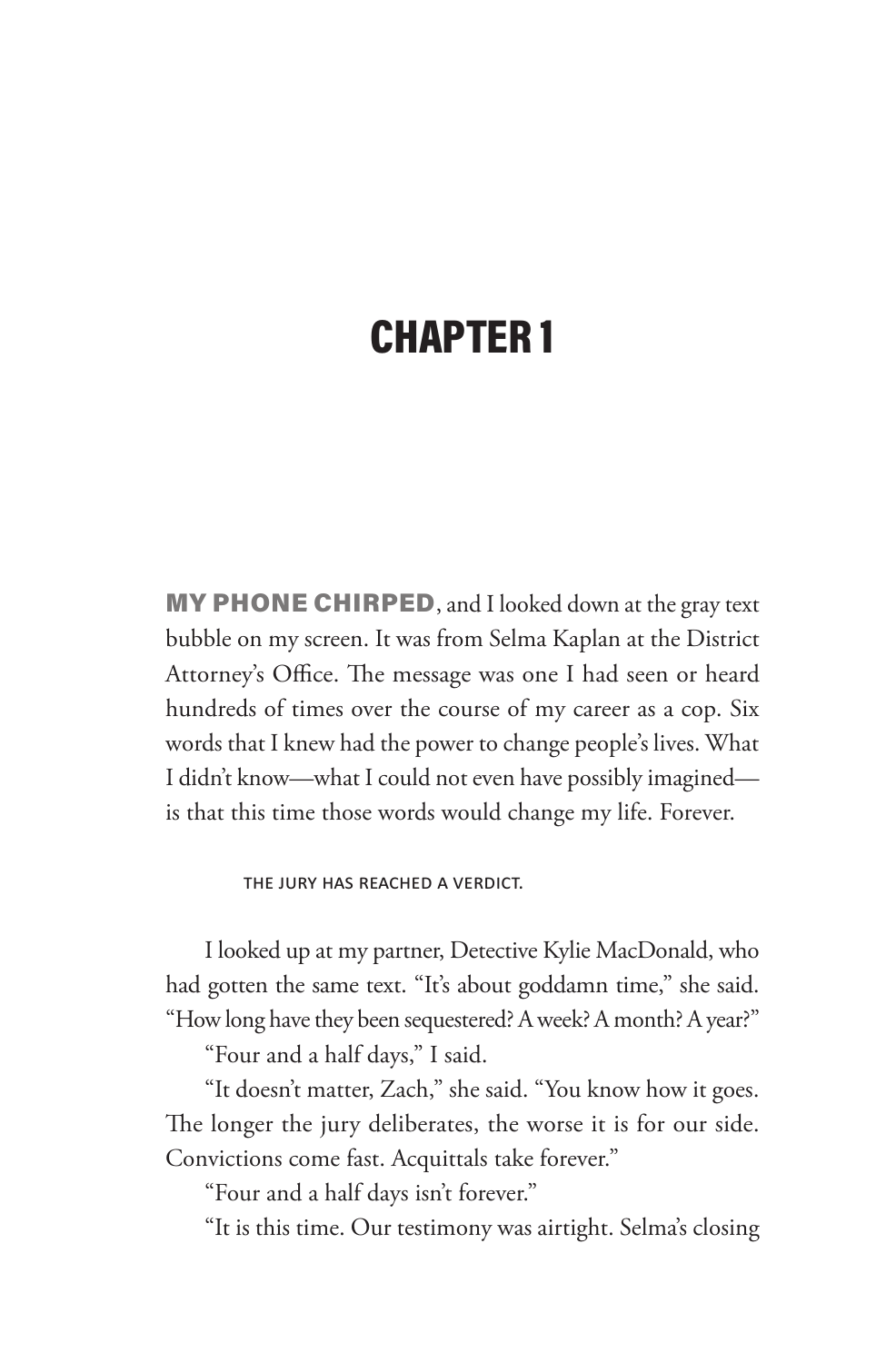was brilliant. The case was a slam dunk. If they were going to find him guilty, they could have done it in four and a half hours."

"Ye of little faith," I said, grabbing a radio. "Let's go. Judge Hollander isn't going to wait for us."

"Twenty bucks says Hellman walks," Kylie said.

"You're betting *against* us?"

"I'm betting with my head, Zach, not my heart," she said as we headed down the stairs. "Warren Hellman is filthy rich and has the power to turn ordinary mortals into superstars. There were five women on the jury, and he was eyeball-fucking every one of them. Juror number seven barely looked at me when I testified. She just gawked at him. She probably went home every night, flipped on the TV, and masturbated to his reruns. If anybody turned the jury, it was her."

A minute later we were speeding toward the Manhattan Criminal Courthouse at 100 Centre Street. Normally we're too busy to drive downtown and sit through the proceedings just to hear the verdict read. We wait for a call from the DA's Office and win or lose, we move on without missing a beat.

But this was different. This time it was personal, and we both wanted to be there when Warren Hellman went down. He'd killed a cop.

The first time I met Jonas Belmont, I was working in the Three-Two up in Harlem. I was a rookie, and he was a legend—a detective first grade with more medals of honor than anyone in the history of the department.

That night, I brought a homeless guy into the station. The desk sergeant got one whiff of the man and asked me what the charges were.

"He was jaywalking, sir."

The sergeant exploded. "Are you fucking serious, Jordan? Give that bag of shit a summons and get him the hell out of here."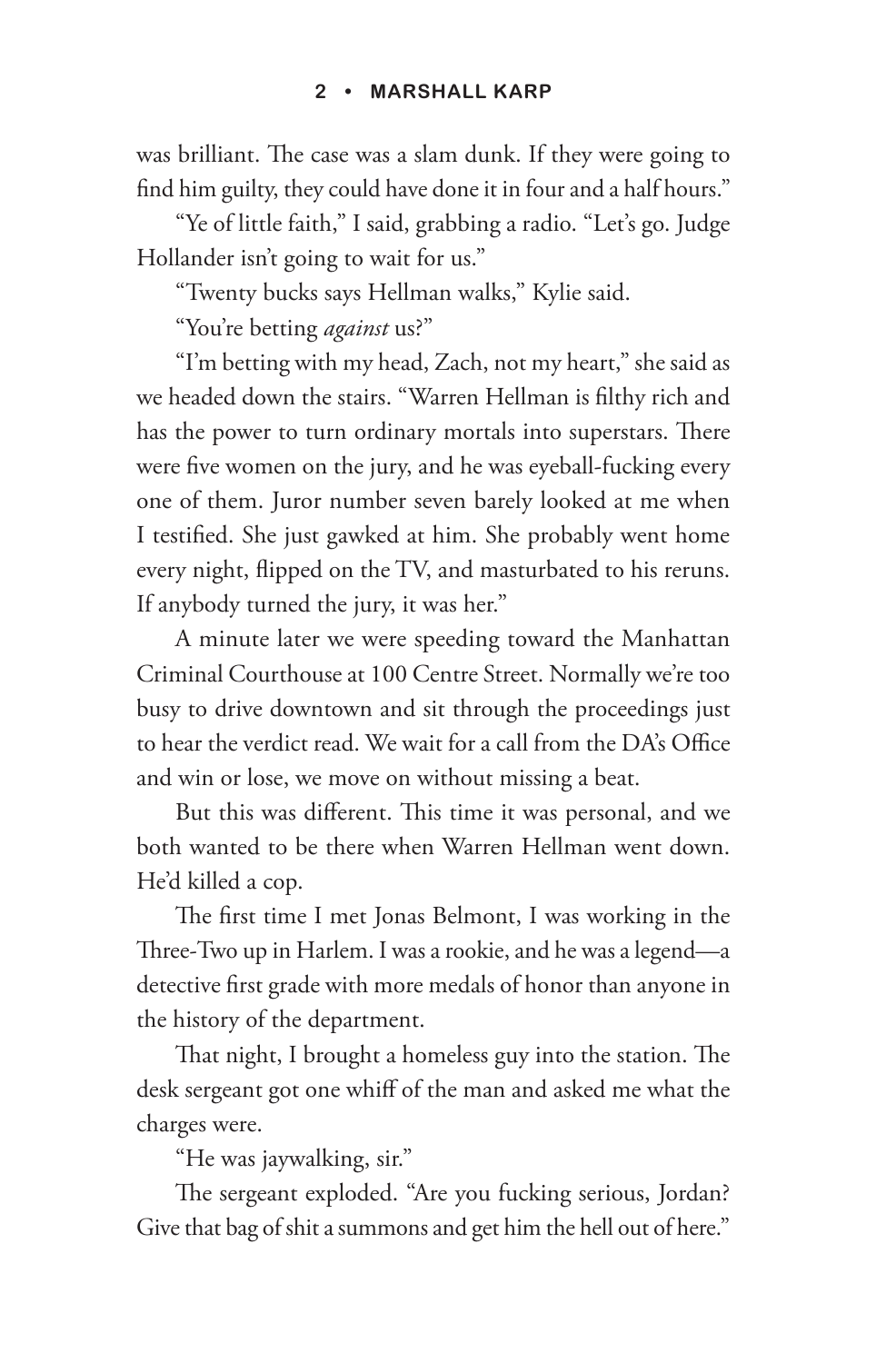"I will, sir," I said, "but if I could just talk to a detective for two minutes."

"Get him out of here," the sergeant repeated. "Now."

I started to leave when a voice boomed out. "Hold it right there, Officer."

I turned around. A hulk of a man was walking toward me. Six six, ginger hair, muscled chest straining against his suit jacket, and steel-blue eyes that were lasered in on me and my homeless persona non grata.

"Detective Jonas Belmont," he said.

I knew who he was. Everybody knew who he was. "Jordan, sir. Zach Jordan."

"How much time do you have on the job, kid?" he said.

"Two years next month, sir."

"And how many foul-smelling, raggedy-ass jaywalkers have you arrested?"

"This is my first, sir."

"And I'm betting you're smart enough to know he doesn't have the means to pay for a summons even if you slapped him with one"

I felt a smile coming on, but I held it back. Belmont was on my wavelength. He knew what I was up to, and he was ready to inform the sergeant that he was about to join the party.

"You're going to have to hold your nose a little while longer, Hank," Belmont said, "This astute young officer and I are going to take this egregious jaywalker upstairs for questioning."

The sergeant gave him a sour stare. "You working traffic violations now, Detective Belmont?"

Jonas pointed at the derelict's feet. "The shoes, Sergeant. The shoes."

The man, a human dumpster from his head to his ankles, was wearing a brand-new pair of rich brown Ferragamo alligator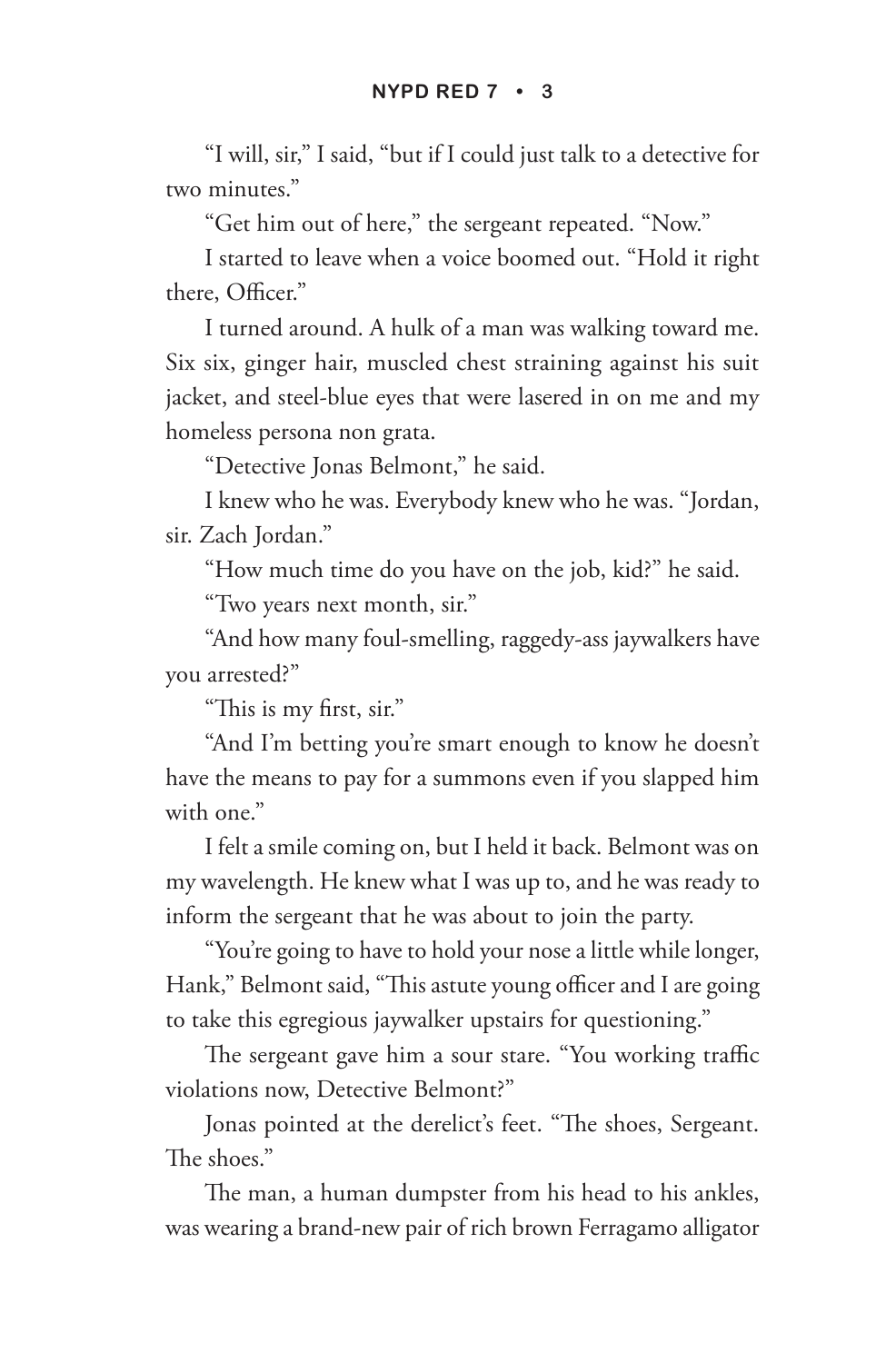leather oxfords. As soon as I saw him shuffling across Broadway against the red light, I figured they had to cost a thousand bucks. I was wrong. They were twelve thousand, and two days earlier they had been inside a suitcase that disappeared from a taxi rank outside the Pierre Hotel.

Belmont took it from there, and I watched in awe from the other side of the two-way mirror as he sweet-talked a confession out of the man and got him to give up the name of the pawnshop that was dealing in stolen luggage.

When he was done, he gave me his card. "Good job, kid. Keep in touch."

Did I ever, hanging around the squad room like a fanboy. Even after he retired, we stayed friends, and every couple of months I'd meet him for dinner and listen to him tell war stories and, of course, brag about his kids.

Evan, who had always wanted to be a cop like his dad, was now a detective working out of the Tenth Precinct in Manhattan. Vivian, who'd had the acting bug ever since she was a kid, had followed her dream to the High School of Performing Arts, then NYU, and was now out there occasionally landing a small part and waiting tables at a restaurant near Lincoln Center, hoping for her first big break.

And that's where she met Warren Hellman. It started with a simple "Here's my card. Call my office." Then came the audition. She was perfect to star in his upcoming series. But of course, other young women were also perfect. The way Hellman spun it, beauty and talent were just the cost of entry. If he was going to work with an actress week in, week out, for the next five years, he had to make sure they had chemistry.

Vivian knew what that meant. Fuck the producer; become a star. The classic show business *quid pro quo*. She didn't hesitate.

It was heady at first. Restaurants, clubs, paparazzi, a key to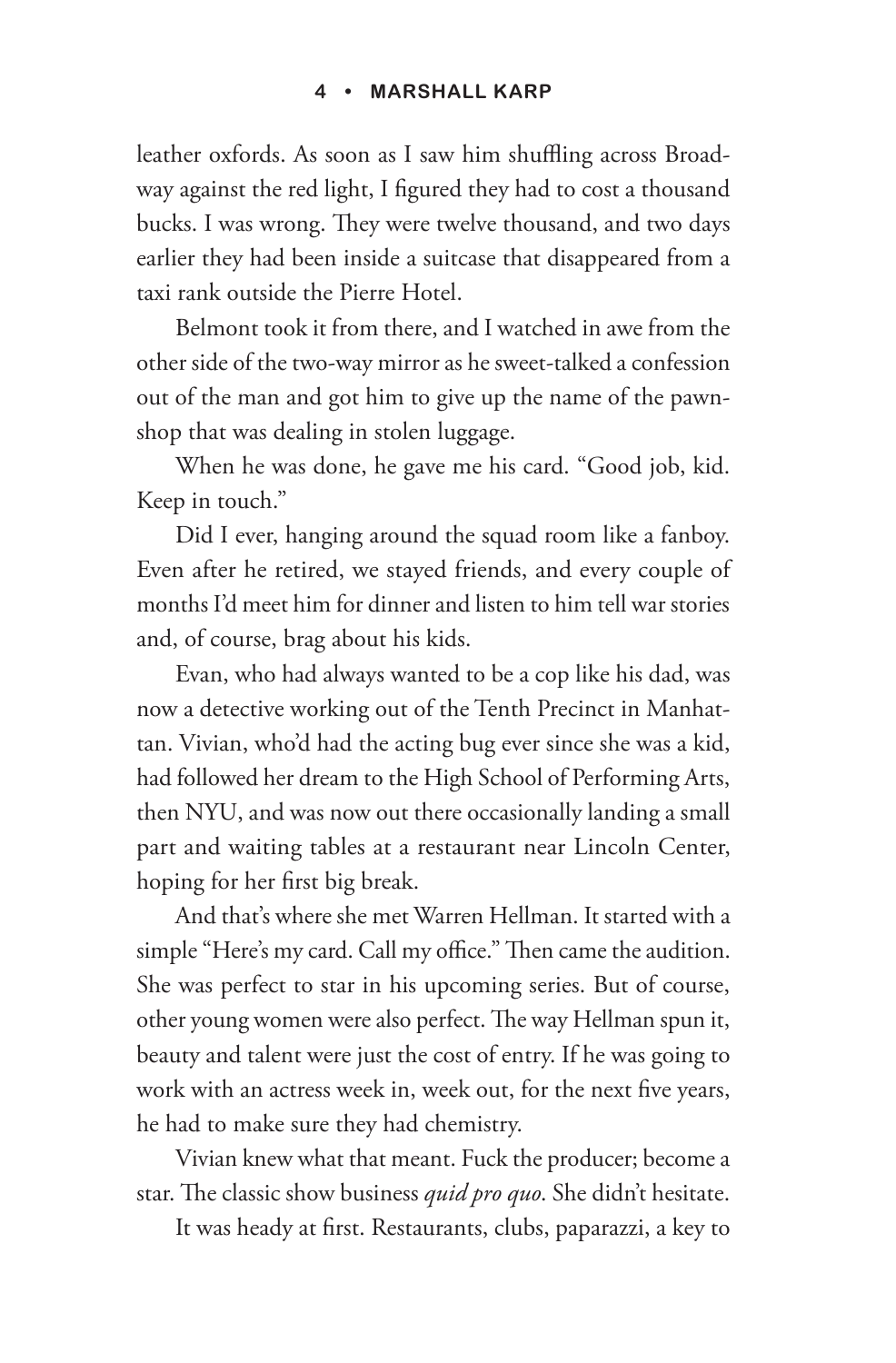his suite at the Sherry-Netherland. She knew there was a price to pay. Sex with a man who repulsed her in every way. But she could do it. She was an actress, and his bedroom was just another stage. The alcohol and the cocaine helped.

The heroin came later. One night she was soaking in the tub, a glass of champagne at her side. The bathroom door opened. "I'm Jeff," the man said. "Warren had to go to London. He sent me."

"For what?"

"To keep you company till he gets back," he said, peeling off his clothes.

"Jeff, please . . . I think . . ."

"No," he said. "You don't think. Warren doesn't want you to think. That's not part of the deal."

He stood there naked except for the gold wedding band around his pudgy ring finger. "I'm an executive producer on the new show. The networks love the premise, love you, but they're screaming for script changes before they sign off. Fucking networks, right?"

He produced a glassine envelope and tapped some powder onto the edge of the tub. "Help yourself."

She put her finger to one nostril and snorted the white line with the other. Nothing. He licked his lips, waiting. And then it hit her. It was like nothing she'd ever felt before. Her body slipped back into the tub as the first wave of heroin bliss enveloped her. She felt his hand between her legs.

"Beats the piss out of cocaine, doesn't it, sugar?" he said, sliding into the tub with her.

She couldn't stop him. She didn't want to stop him. She never felt so good in her life.

Three months later, hooked on heroin, forcibly removed from the hotel suite, unable to face her friends and family, Vivian Jean Belmont went down into the Columbus Circle subway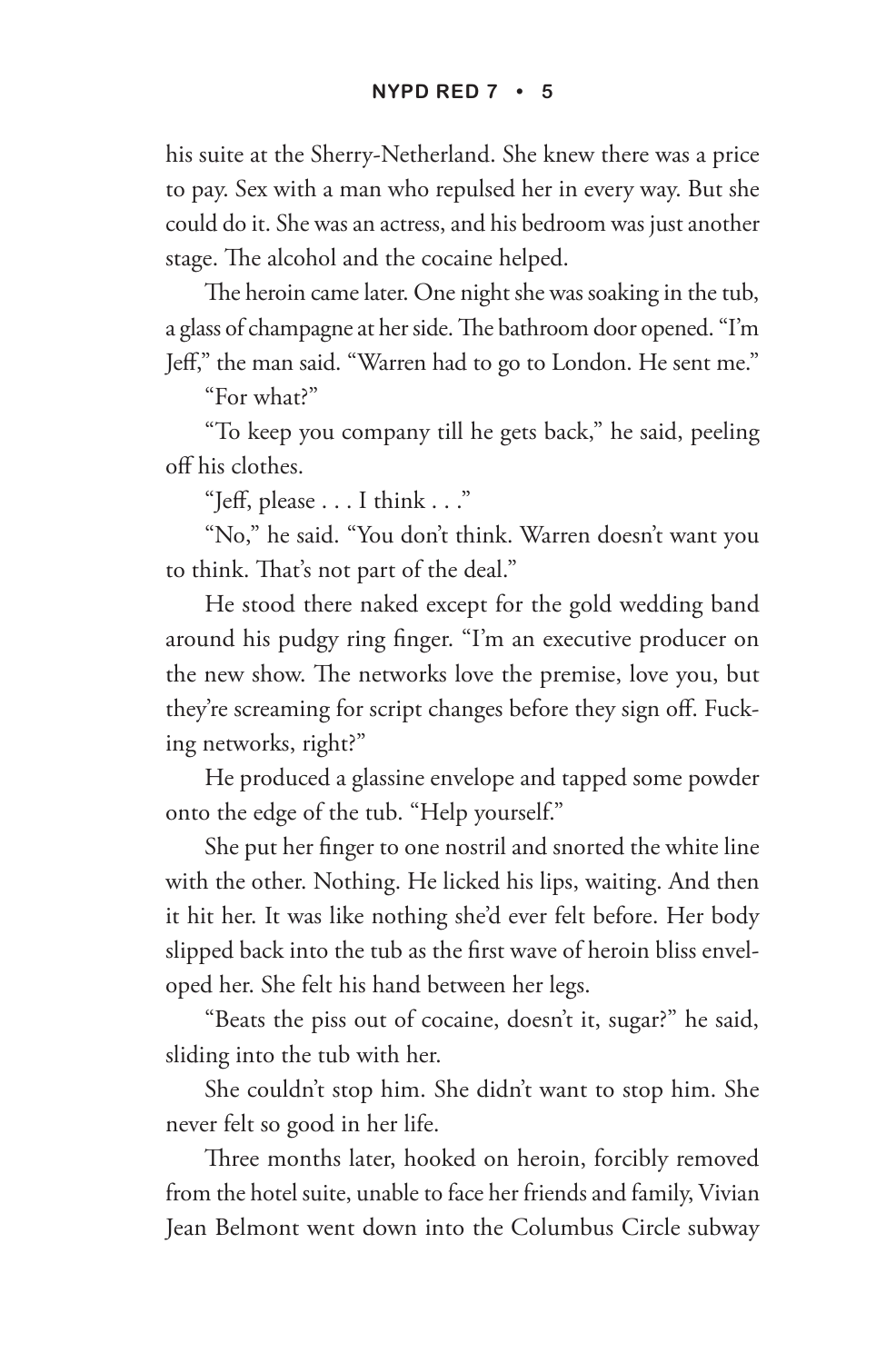station and threw herself in front of a moving train. The last dozen calls on her cell phone were all to Hellman. He never picked up. He was three thousand miles away in Hollywood, no doubt exploiting the dreams of other young beautiful women.

A month later Kylie and I were called to a town house on East Seventy-First Street. An intruder had broken in, and the homeowner had shot him in self-defense. The shooter was Warren Hellman.

My knees buckled when I saw the body. The man sprawled on the rug with a bullet through his head was my friend, my mentor, my hero: Jonas Belmont.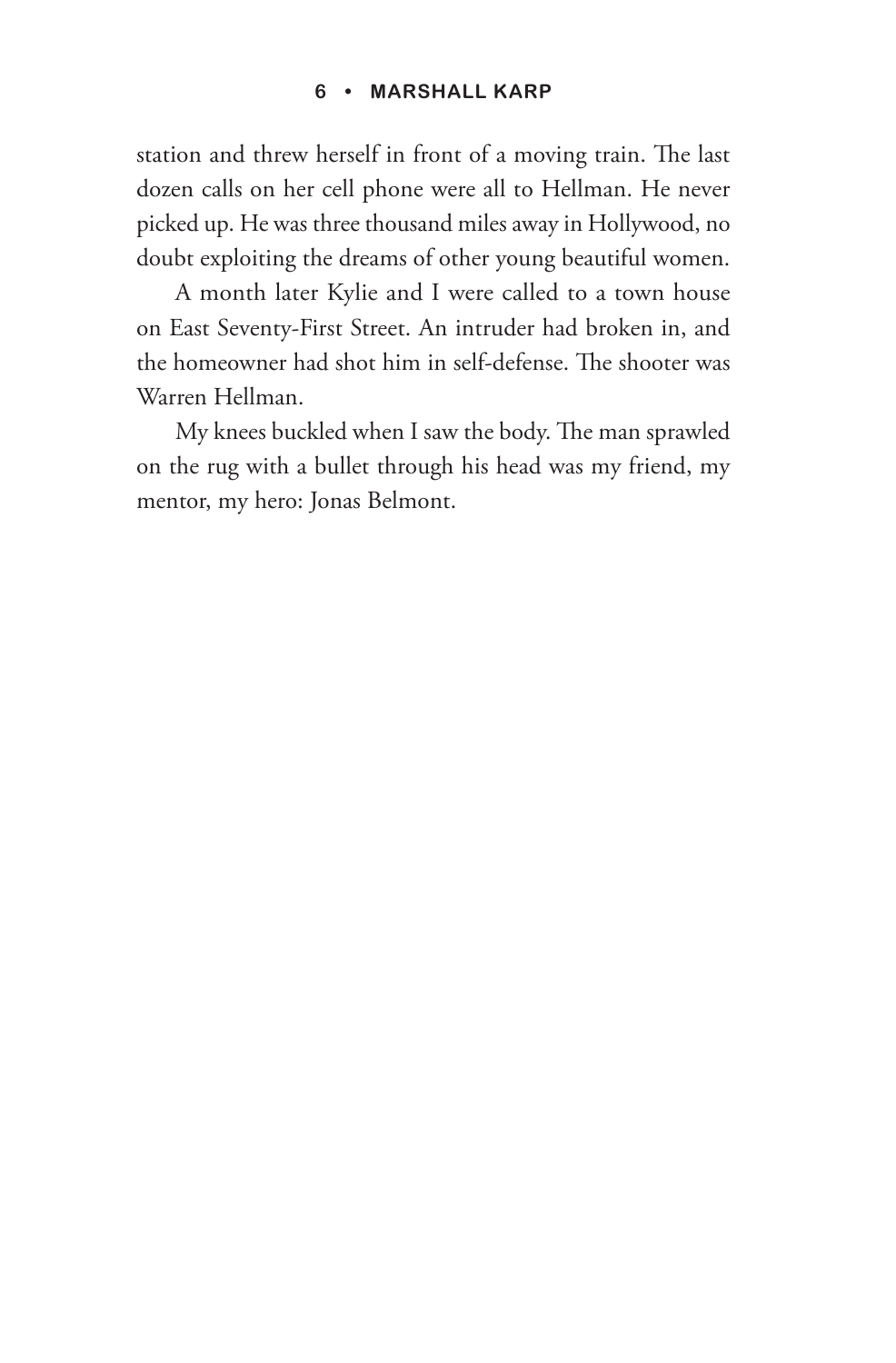### CHAPTER 2

THERE ARE THREE CLASSES of people in New York City: the haves, the have-nots, and the most rarefied of them all, the have-lots. They are the superrich, the overprivileged few, the 1 percent of the 1 percent. Of course, there's a downside to having all that money. A lot of people want to get their hands on it.

One of those people was Stanley Spellman, our former mayor. Stanley came up with an ingenious plan for winning the love and financial support of his richest and most powerful constituents. He ordered the police commissioner to create a special squad dedicated to solving crimes committed against them.

And so NYPD Red was born. Mayor Spellman lost his bid for reelection, but by then the Red team had made its mark, and the new mayor wasn't about to deprive the city's movers and shakers of their elite task force.

On the night that he shot and killed Detective Jonas Belmont, Warren Hellman made two calls. One was to 911. The system identified Mr. Hellman as one of New York's platinum frequent flyers, and his case was routed to NYPD Red.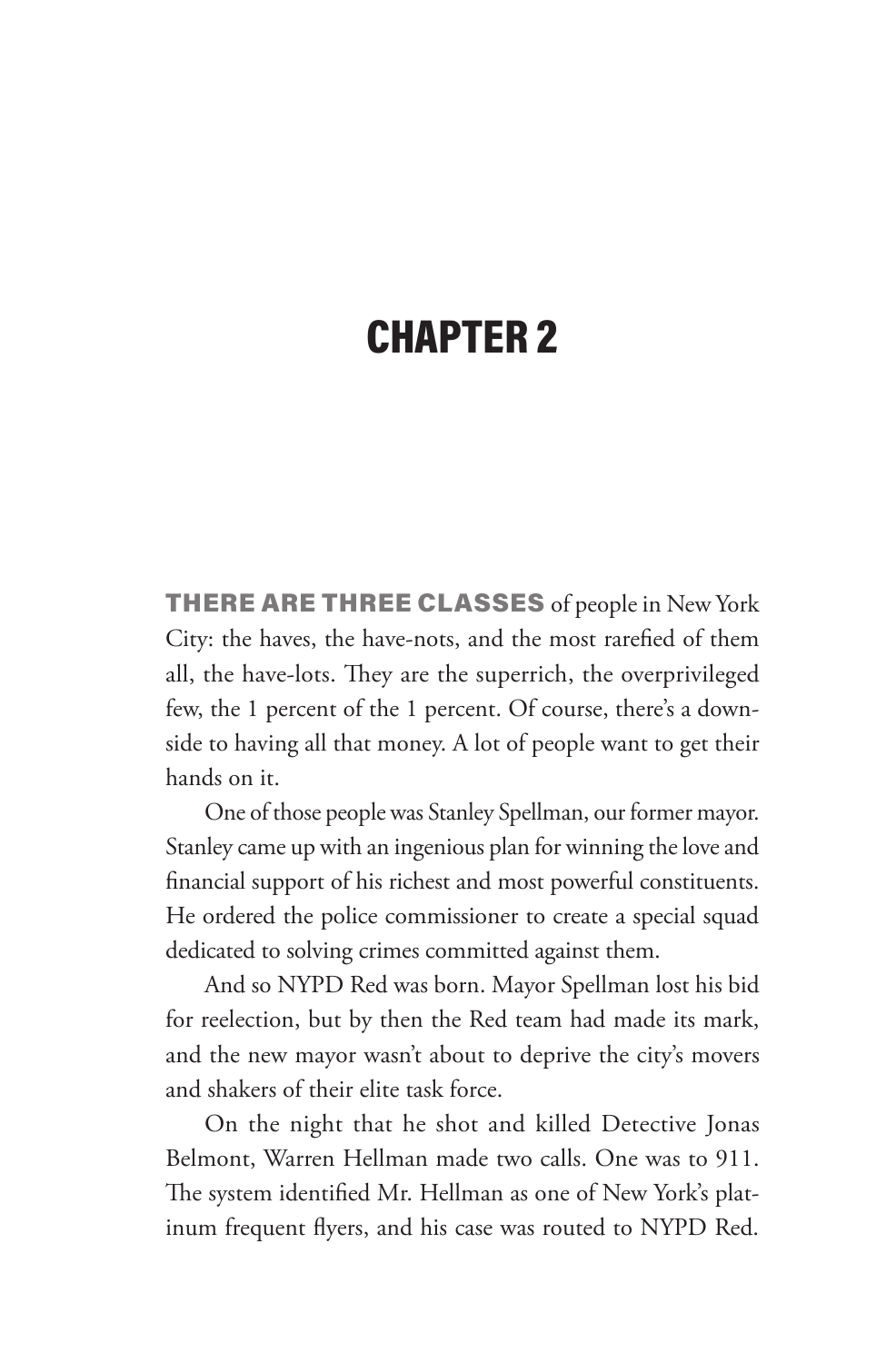When Kylie and I arrived at the house, Sonia Blakely, Hellman's lawyer, met us at the front door. She was the first call he had made, and phone records would verify that there was a ninety-two-minute gap between the time he called her and the time he reported the crime. A solid hour and a half for the two of them to concoct a believable story.

She led us to Hellman's office, where Chuck Dryden and his crime scene investigators were already at work. Kylie pulled Chuck aside while I knelt beside Jonas, whose ginger hair was now caked with dark-red blood, his blue eyes fixed in a death stare.

"His name is Jonas Belmont," I said to Blakely. "He was a police officer."

"I know who he is, Detective, and don't try to hide that man behind a badge," she said. "He's a deranged psychopath."

I knew her reputation. I'd seen her in court. She's a barracuda who attacks perfectly reliable witnesses, chews them up, and decimates their testimony. Her favorite defense tactic is to vilify the victim, and she wasted no time in creating the myth that my dead friend was a monster.

I stood up. "Counselor," I said, my jaw clenched, "Jonas Belmont was a decorated cop."

"Of course he was. That's the culture at NYPD. Kill someone, get a medal. So why stop just because he retired? Your *hero cop* came here to murder my client."

She was baiting me to do or say something I'd regret, and I might have if Kylie hadn't stepped in.

"Is your client okay?" she asked. "Does he need medical attention?"

Kylie almost never plays the good cop. It doesn't matter who she's up against. She doesn't kiss ass; she butts heads.

"We can have an officer drive him to a hospital," she said, gilding the lily.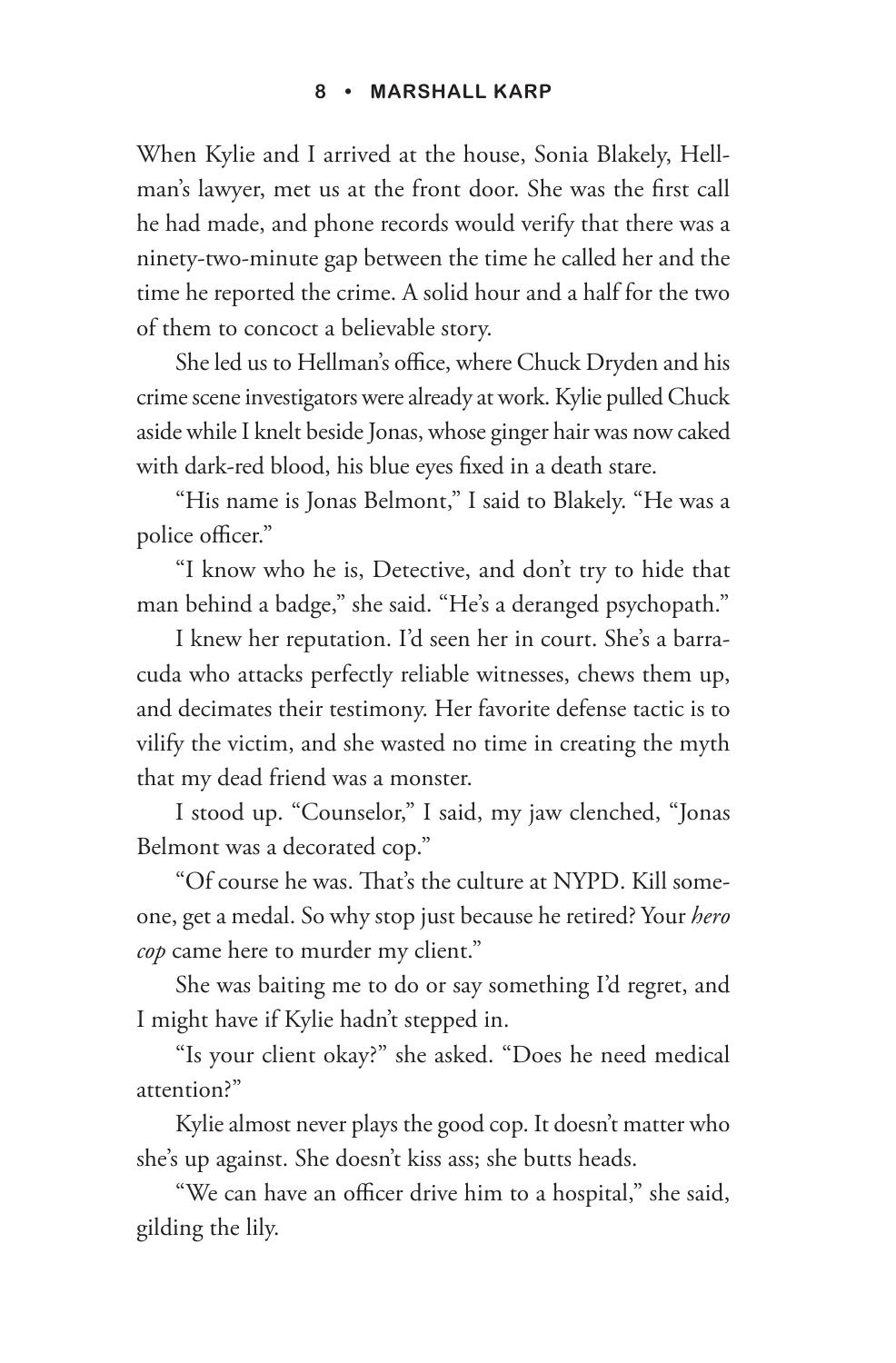"That won't be necessary," Blakely said. "He's in the living room trying to regain his composure."

"I'm sure he's in shock, and the last thing he wants to do is rehash what happened," Kylie said. "But as you know, the best time to talk to him is now while the details are still fresh in his mind."

"Right," Blakely said, leading the way. "But make it brief."

Warren Hellman was sitting in a wing chair, regaining his composure with the aid of a bottle of Johnnie Walker Blue.

"It was self-defense," he said as soon as we entered the room. "He came at me with a gun. He was going to kill me."

"Calm down, Warren," Blakely said. "Let the detectives ask the questions, and then you answer them to the best of your ability."

"Oh, yeah, right," he said, which I took to mean he'd already forgotten the ground rules she laid out for him earlier.

"Let's start with how you discovered the man was in your house," Kylie said.

Hellman gave her a vacant look. "I didn't discover him. He rang the doorbell, said he was a cop and he wanted to talk to me, so I let him in."

"Oh, I was confused," Kylie said, "because you told the 911 operator that he was an intruder. Now you're saying you invited him in."

"Stop right there, Detective," Blakely said. "The man rang the bell, flashed a badge, and my client did what any law-abiding citizen would do. He *granted* him entry. But he was a total stranger, not an invited guest. He used his police credentials the same way a burglar would use a crowbar. He *was* an intruder."

"I understand," Kylie said. "Did he say what he wanted?"

"Yes. He was here to serve me papers. He was suing me for the wrongful death of his daughter. I . . . I was dumbfounded.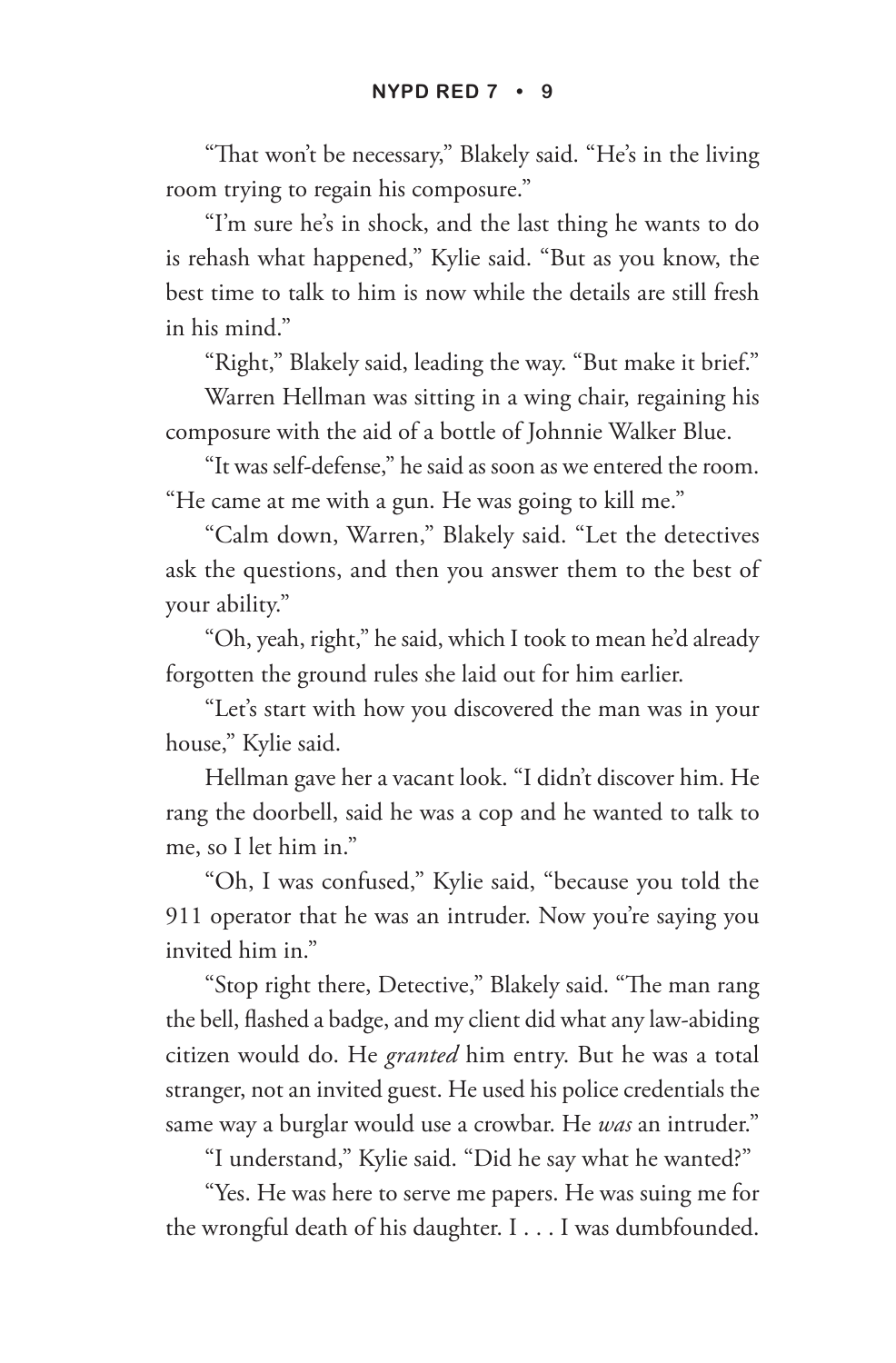I said that's impossible. Who is your daughter? He told me her name—Vivian Belmont."

"Did you recognize the name?"

"I did. She was a wannabe actress. Not very good at all, but I didn't want to tell him that, so I said I never heard of her. That was my mistake. He went berserk and started screaming, 'You killed my daughter, and now you're going to deny even knowing her?' He pulled a gun from his waistband. He was standing between me and the door. I had nowhere to run. I was in fear for my life, but I knew I had a gun in my desk drawer."

"It's perfectly legal," Blakely said. "I can get you the permit." Kylie ignored her. "Go on, Mr. Hellman."

"I backed away and sat down in my desk chair, sobbing, begging for my life. I said, 'You're a police officer. How can you do this?' He said, 'The best thing about being a cop is getting away with murder,' and he began to move toward me. I reached into the drawer, pulled out my gun, and I shot him."

"Which drawer was your gun in?" Kylie asked.

"Bottom right drawer of my desk."

"And you keep it loaded?"

"Yes."

"Thank God for that," Blakely said.

"So you backed away from the assailant, sat down in your chair, pleaded with the man not to shoot you, but he kept advancing toward you, so you opened that bottom right drawer, pulled out the gun, and shot him," Kylie said. "Is that basically it?"

"Yes," Hellman said. "That's exactly it."

"Detective, I think you got what you came for," Blakely said. "My client has cardiac issues. He's been through enough stress for one night."

"Absolutely," Kylie said. "Your client's well-being is our primary concern. If you give me your card, someone from the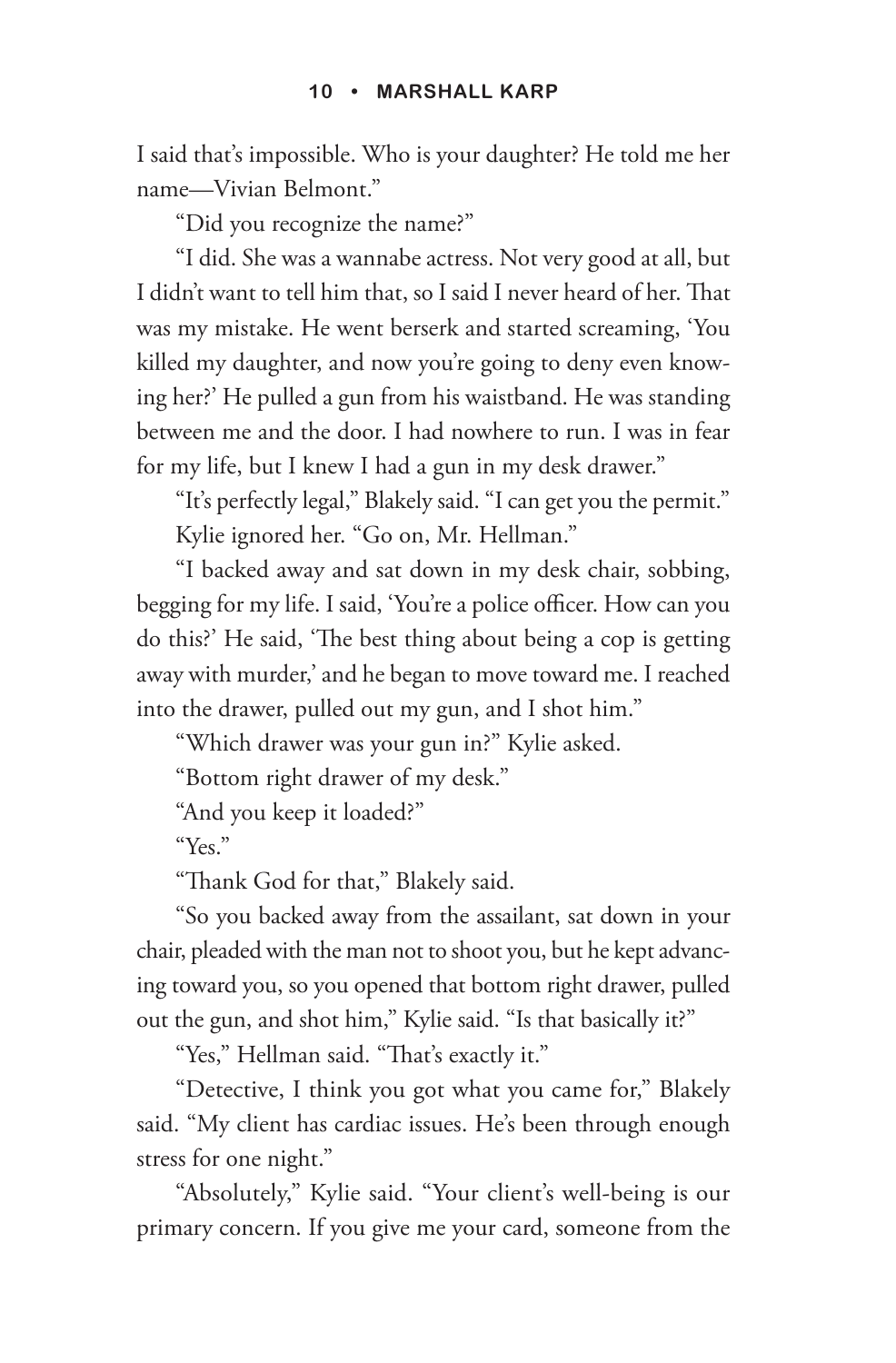District Attorney's Office will want to speak to you tomorrow. I think it best if Mr. Hellman finds another place to spend the night. Our crime scene people will be here for several hours. Thank you so much for your help."

Blakely handed over a business card, and Kylie and I returned to Hellman's office.

"*Your client's well-being is our primary concern? Thank you so much for your help?*" I said. "What happened to the nasty-ass cop I used to work with?"

"Have no fear," Kylie said. "She's back, and she's going to nail that dirtbag's balls to the wall." She bared her teeth. "One at a time."

She wiggled a finger at Chuck Dryden, who has a not-so-secret crush on my blond, green-eyed partner, and he came right over, thrilled to be the man she wanted, even if it was strictly professional.

"Chuck, tell Zach what you told me," she said.

"Well, this is strictly preliminary. Nothing official," he said, giving his standard disclaimer. "The weapon that killed Detective Belmont is a Glock 9mm Model 43. The bullet penetrated his head, just above the left eyebrow at about a forty-five-degree downward angle. The autopsy will give us the exact trajectory."

"Which means that Hellman, who is at least eight inches shorter than Jonas, could not have been sitting in his chair pointing the gun up at him," Kylie said. "He was standing up, aiming down. My best guess is, Hellman pulled the gun, and Jonas bent down to retrieve his from his ankle holster."

"He never got to it," Dryden said. "Detective Belmont's weapon, a Smith & Wesson .38 special, is still in the holster."

"But Hellman said that Jonas pulled a gun from his waistband and came at him with it," I said.

"That would be the Taurus .357 Magnum Model 65 that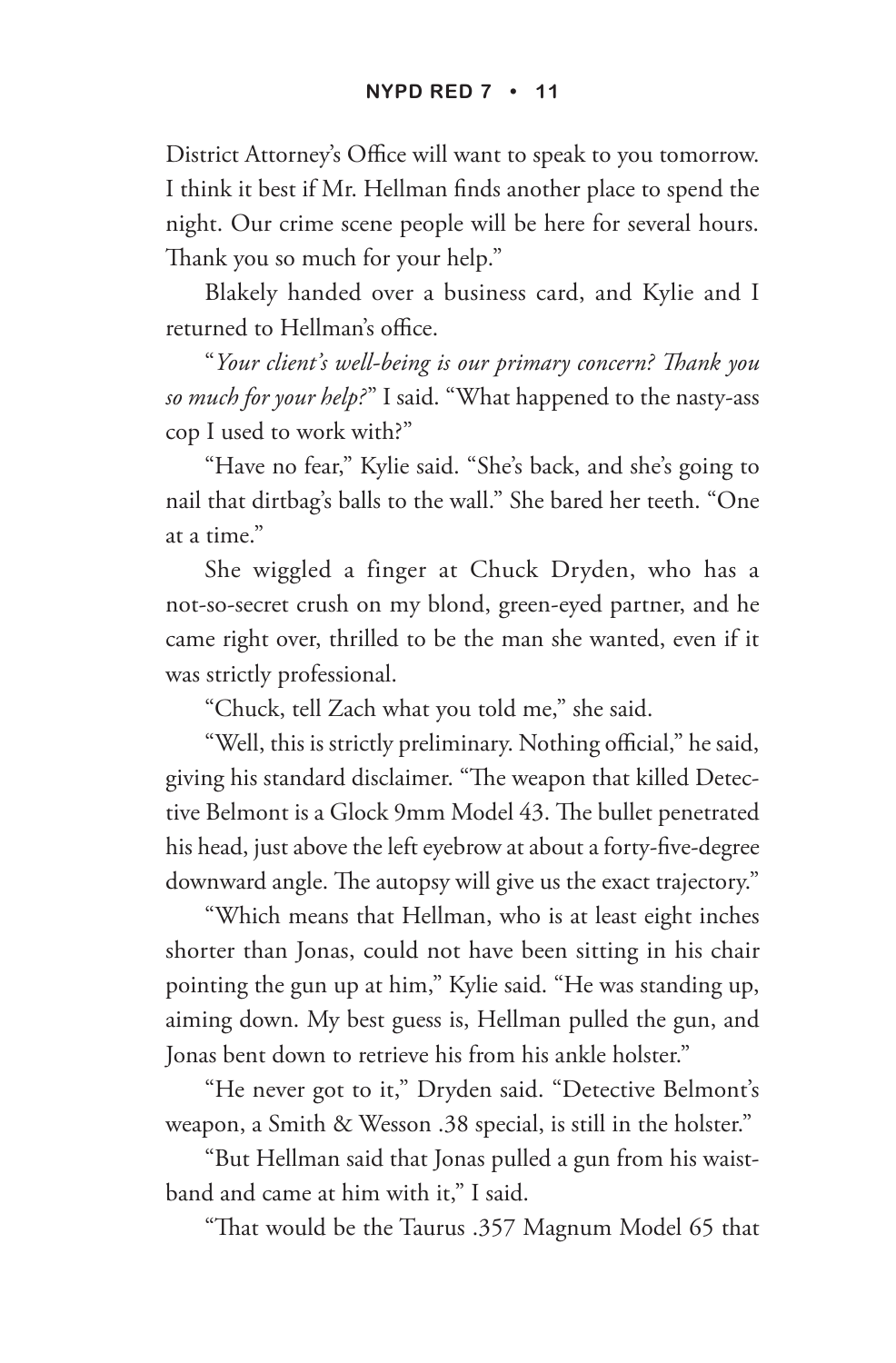was found next to the body. It hadn't been fired," Dryden said, "and I would be surprised if Detective Belmont had it in his waistband. It's a heavy gun, and he wasn't wearing a belt that would secure it."

The story that Warren Hellman and his attorney had slapped together was full of holes, and three days later the DA's Office decided they had a strong case against him, and he was charged with murder two.

He spent one night in jail and the next ten months confined to his home, an electronic monitor strapped to his ankle. The trial took three weeks, and the jury was out for almost another five days.

Nearly a year had passed since the deaths of Vivian and Jonas Belmont, and as Kylie pulled the car into an illegal space two blocks from the courthouse, I was more than ready for the verdict.

What I wasn't ready for was the shitstorm that would follow it.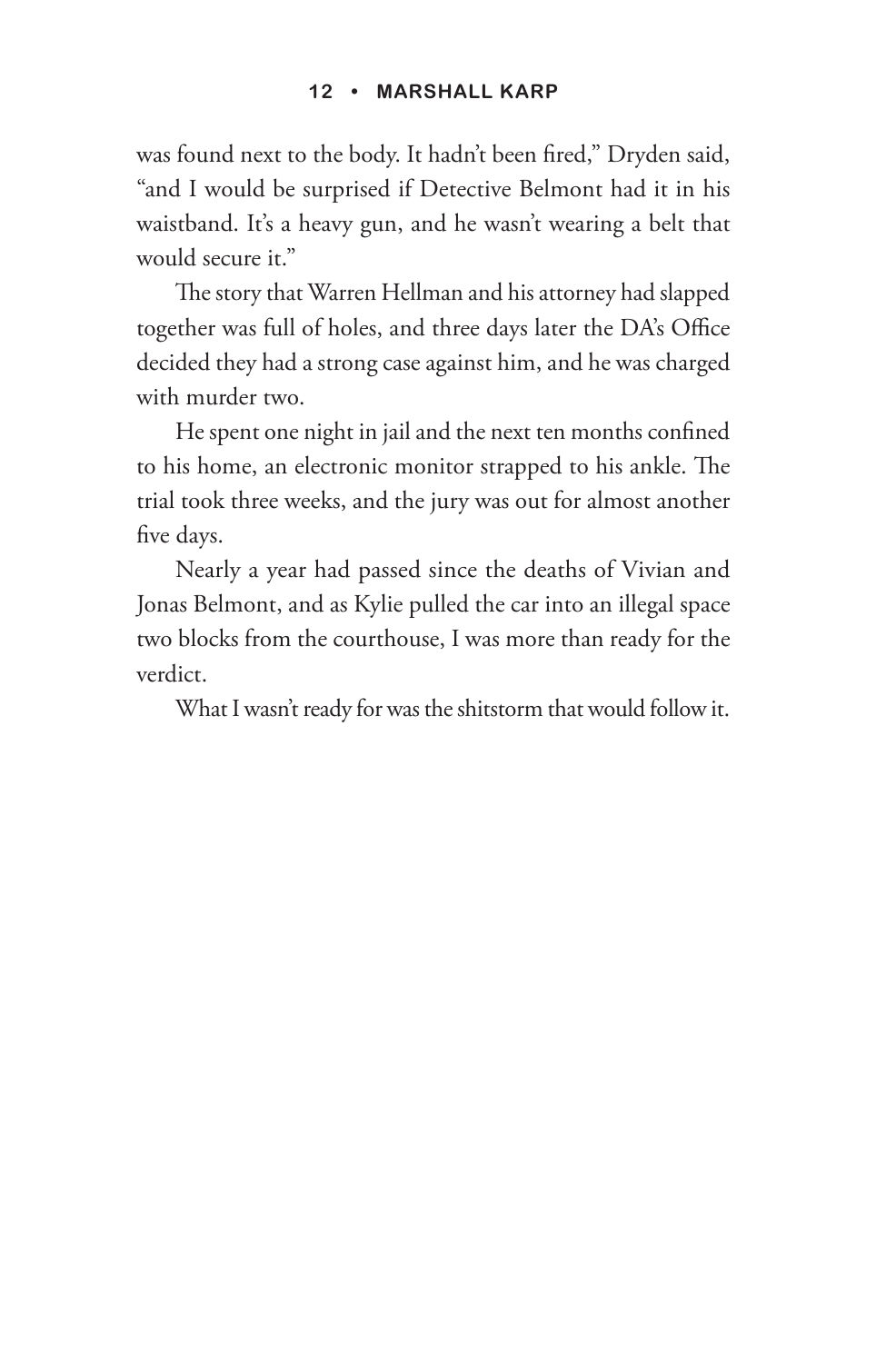### CHAPTER 3

**THE TRIAL HAD BLOSSOMED** into a media circus. The private tragedy that had befallen the Belmont family had turned into a public spectacle. Centre Street was lined with satellite trucks, and Collect Pond Park, the tranquil urban green space that sits directly opposite the courthouse, had given up its serenity for as many as fifty camera crews, all jostling for position to get the best shot of the key players as they entered the building for their day of reckoning.

The first row of the gallery on the prosecutor's side was reserved for family and friends, and Kylie and I sat down next to Jonas's son and daughter-in-law, Evan and Trish. Next to them were five cops, all retired—Jonas's crew from back in the day.

Normally, fewer than half a dozen court officers are on hand. Today, I counted twenty-eight lining the walls, and there was another contingent in the hallway outside.

Every seat was filled. Noticeably absent was Warren Hellman's brother Curtis. Three years ago, Curtis was also responsible for the death of a young actress. According to TMZ, he picked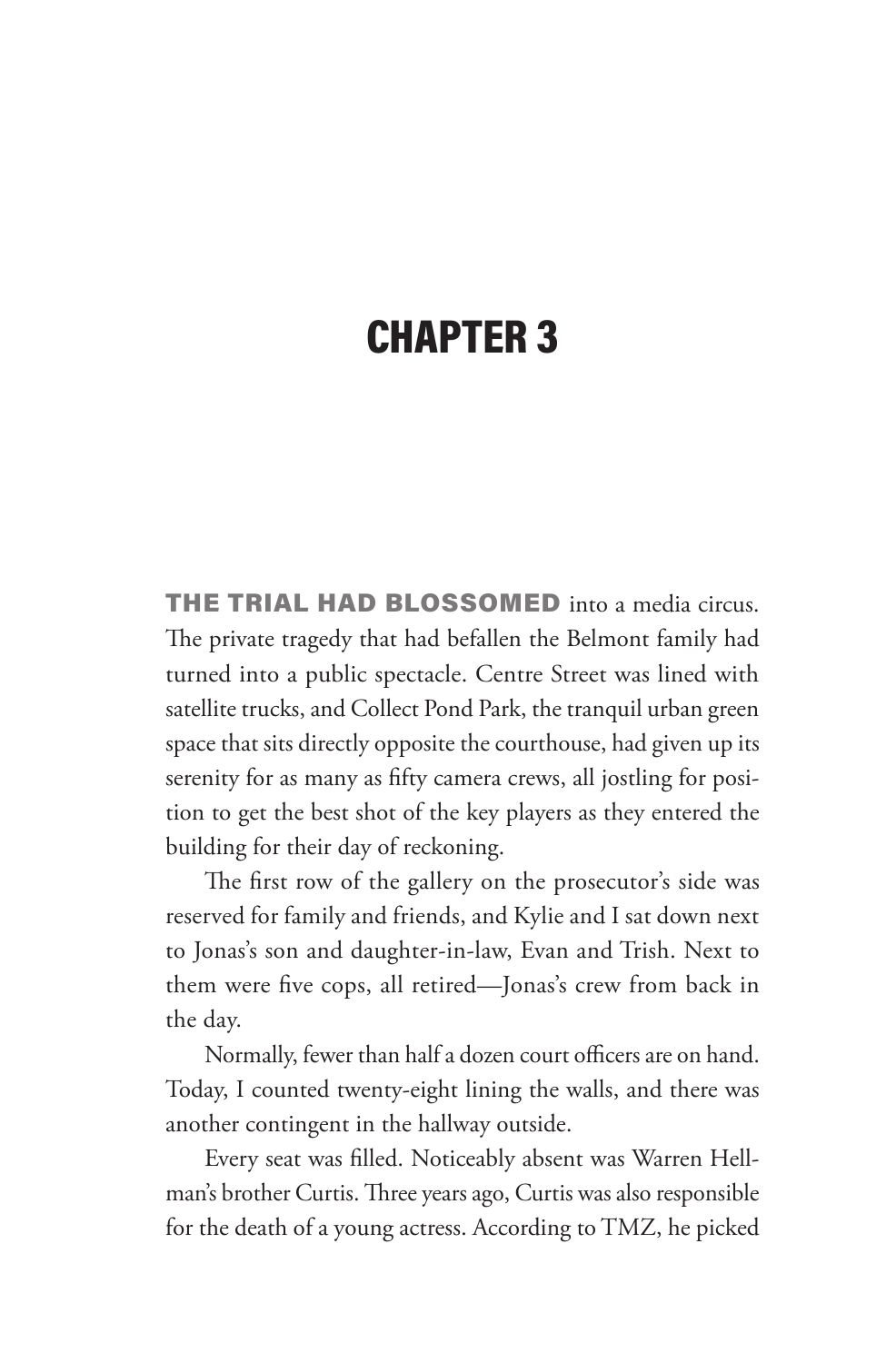up the woman at a party in LA and invited her to drive with him to his house near Joshua Tree National Park.

Starstruck and high on coke, she said yes. Two hours later, Curtis pulled over onto the side of a dark desert highway, yanked her out of the car, and sped off. Her body was found the next morning. Cause of death: snakebite.

The rest of the details were sketchy because he paid her family three million dollars for their silence, but the smart money says that he wanted sex, she said no, so he dumped her on the side of the road because nobody says no to the king.

It was Sonia Blakely's decision to keep Curtis out of the spotlight. During the trial, she had painted a grim picture of Jonas. He was a failed father whose daughter grew up to be a hopeless junkie—a gun-happy cop who would rather settle a dispute with a bullet than with a law book. The last thing Sonia needed in the courtroom was for Curtis to show up and remind the jury of the evil that coursed through the Hellman family bloodlines.

Instead, she made sure that the gallery was peppered with Hollywood's biggest and brightest. The entourage changed daily, and it had to have an effect on the jury. If these superstars support Warren Hellman, how bad can he be?

The bailiff announced, "All rise," and the assemblage stood as Judge Mark Hollander entered the room.

I liked Hollander. He was fair, impartial, and less of a hard-ass than most. He took the bench. "Please remember that this is a courtroom," he said. "I respect that emotions are high, but I will tolerate no outbursts from the gallery."

It was a standard speech at the close of any case as charged as this one. The crowd was divided. No matter what the outcome, a lot of people were going to be unhappy. Outbursts were inevitable, and I suspected Hollander would bang his gavel, but he would let the crowd have their moment.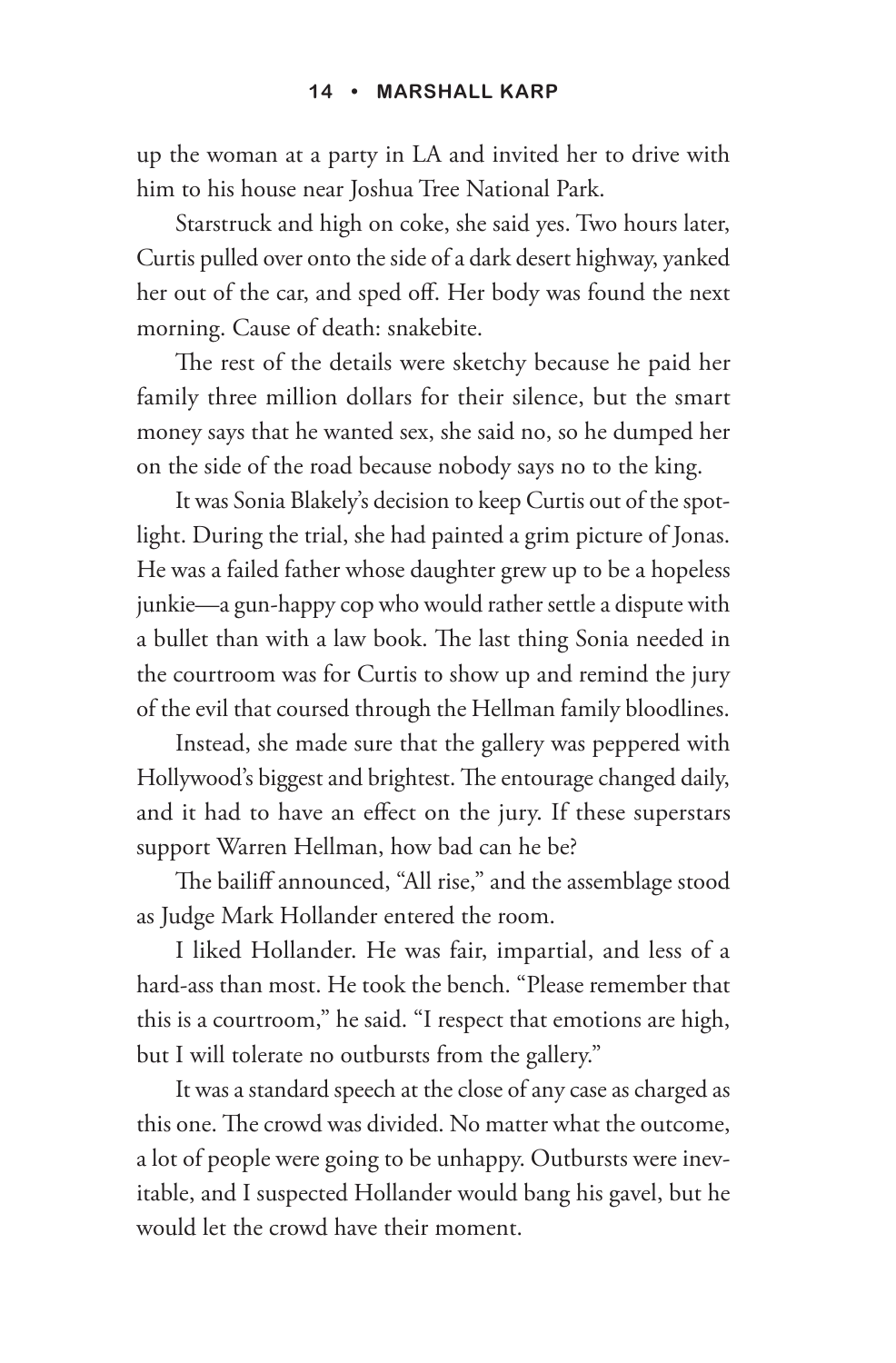The jury filed in, and finally, the moment of truth had arrived. "Will the forewoman please read the verdict?" Hollander said.

The woman, a fifty-year-old professor at Baruch College, stood up. "In the case of the People of the State of New York versus Warren Hellman," she said, her voice shaky, her pitch high, "we the jury find the defendant not guilty."

Bedlam. The zero-tolerance speech forgotten. The rapping of the judge's gavel echoed through the chamber.

Selma Kaplan, the prosecutor, who had done an outstanding job, buried her face in one hand and shook her head. I closed my eyes and felt that gut punch of emotions cops go through when they know the charge was good, but a person of wealth and power has beaten the system.

But Evan Belmont couldn't keep his outrage to himself. He jumped to his feet, waving his fist at the jury. "How could you!" he screamed. "My father dedicated thirty-five years to protecting this city. And this is the payback he gets?"

Hollander had had enough. "Officers," he yelled above the din, "remove Detective Belmont from my courtroom!"

Two officers approached. Evan held his arms up in surrender, turned, took his wife's hand, and walked down the aisle and out of the room. Kylie and I, along with the five retired cops, joined him in solidarity.

We followed him out of the courthouse into the bright summer sunshine. A podium and a phalanx of microphones had been set up, and a swarm of reporters who now knew the verdict began yelling questions, none of which were worth responding to.

Evan stepped up to the podium, and the noise died down.

"My father always left this courthouse knowing he did the best he could for the victims he was representing. But today that didn't happen for him," he said. "My father did not go to Warren Hellman's house that night to kill him. He went there to expose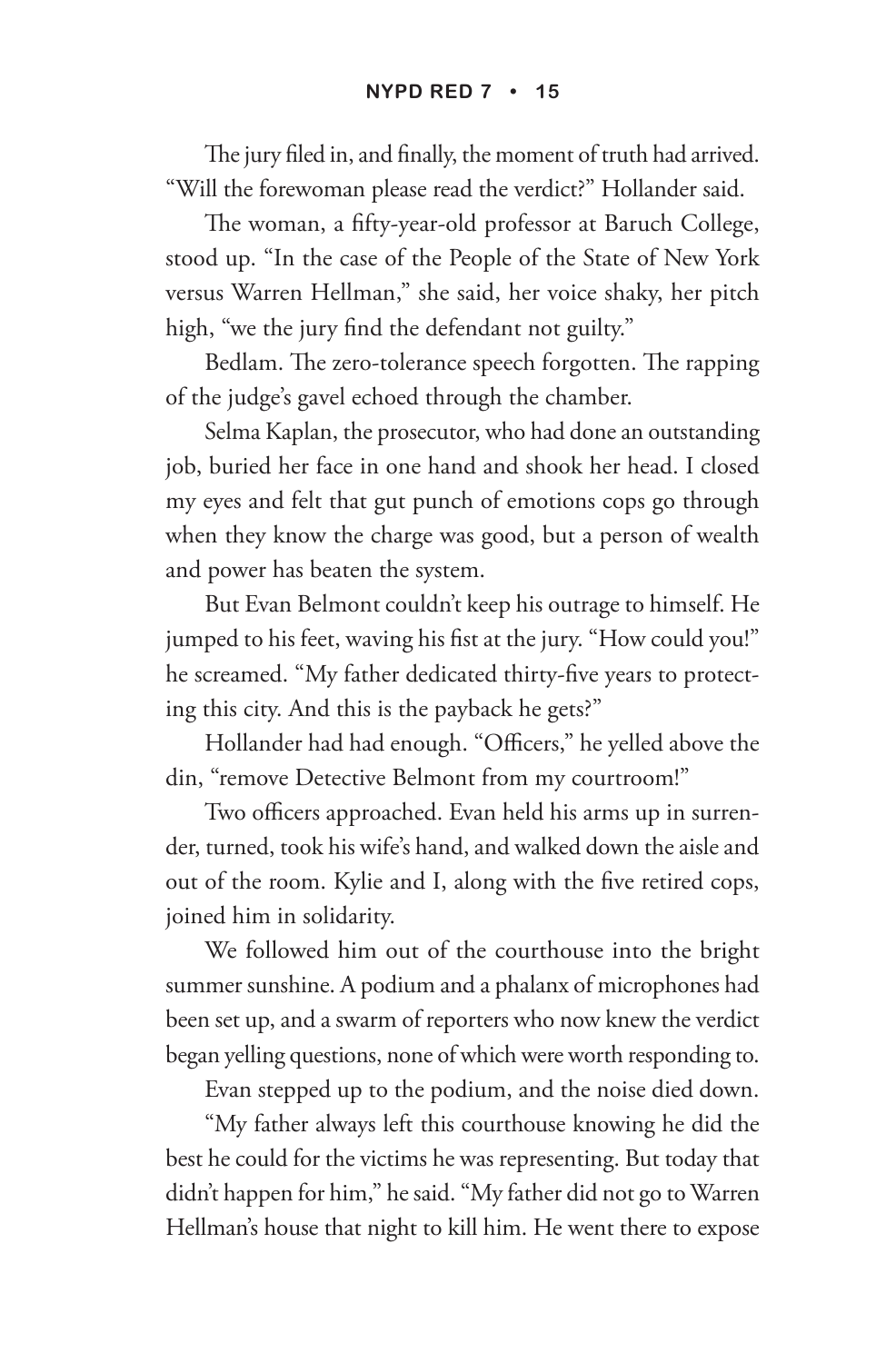him, to tell him that my sister Vivian's tragic death was on his hands and that he would dedicate his life to finding every woman whose lives Hellman destroyed, and bankrupt him in civil court. Hellman's response was to shoot my father in cold blood."

"Why do you think the jury found him not guilty?" a reporter yelled out.

"Hellman is a Hollywood showman," Evan said. "He lied, and despite the prosecution's brilliant job of refuting those lies, the jury bought it. My family and I are heartbroken, and I'm sure that many New Yorkers who knew and respected the legend of Detective Jonas Belmont are equally devastated."

A barrage of questions, but Evan waved them off. He'd said his piece. Just as he finished, there was another roar from the crowd.

Warren Hellman and Sonia Blakely, flanked by a cadre of Hollywood royalty, exited the courthouse and walked toward the media frenzy.

Hellman, smiling, ebullient, took center stage. Two fingers of each hand were raised high in a *V*, and he stood there beaming, obnoxiously victorious, without a trace of humility or concern for the lives he had crushed.

"He got away with murder and he's proud of it," Kylie said to me.

He stepped up to the microphones. "This has been quite an ordeal for my family and me," he said. "But justice has prevailed. I'd like to thank my attorney, Sonia Blakely, and her outstanding team, and I'd especially like to express my gratitude to the twelve men and women—a jury of my peers—who believed in my innocence. Thank you for giving me my life back."

Bullets can travel faster than the speed of sound, so I saw the geyser of blood erupt from his neck a split second before I heard the gunshot.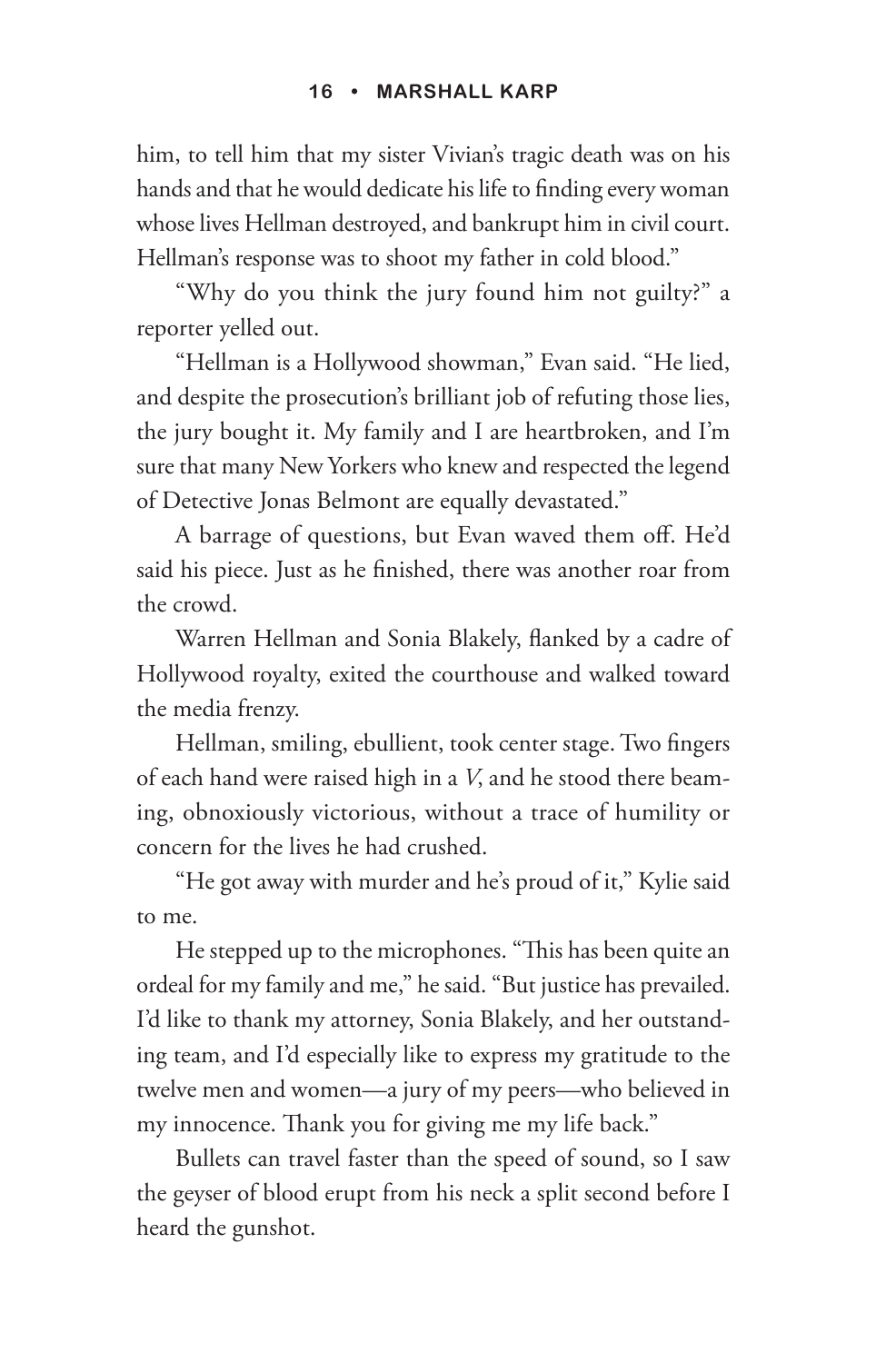Kylie and I instinctively hit the ground, drawing our pistols, scanning the surroundings for the shooter, and scrambling for cover before the next bullet ripped through the air. But there was no second shot.

"Thank you for giving me my life back" would be Warren Hellman's last words. His life was over even before his body crumpled to the ground. And while we didn't know it at the time, the assassin, wherever he was hiding, was already breaking down his weapon and following through with his exit strategy.

The crowd, conditioned by mass shootings over the years, ran for their lives. People in the courthouse evacuated out the back. Judges were secured in windowless offices. Within ten minutes, NYPD had locked everything down, and the area was secured.

There were no eyewitnesses who could help us pinpoint where the bullet came from, but half a dozen earwitnesses all agreed that it came from somewhere north of the courthouse.

A team of cops fanned out to canvass the area. Kylie and I zeroed in on the nine-story office complex on Centre Street between White and Walker. At least two dozen people were standing outside.

As soon as they saw the shields on our lapels, several of them pointed at the roof.

"The gunshot came from up there," one man said.

"What did you see?" I asked.

"Nothing. But I heard it loud and clear. I was in the waiting room at the dentist's office on the ninth floor. It definitely came from the roof."

"Did you go up there?"

"Hell, no. I raced down nine flights of stairs. I'm an accountant. Going up there is your job, man."

I nodded. I was going up there. But I sure as hell wasn't going alone.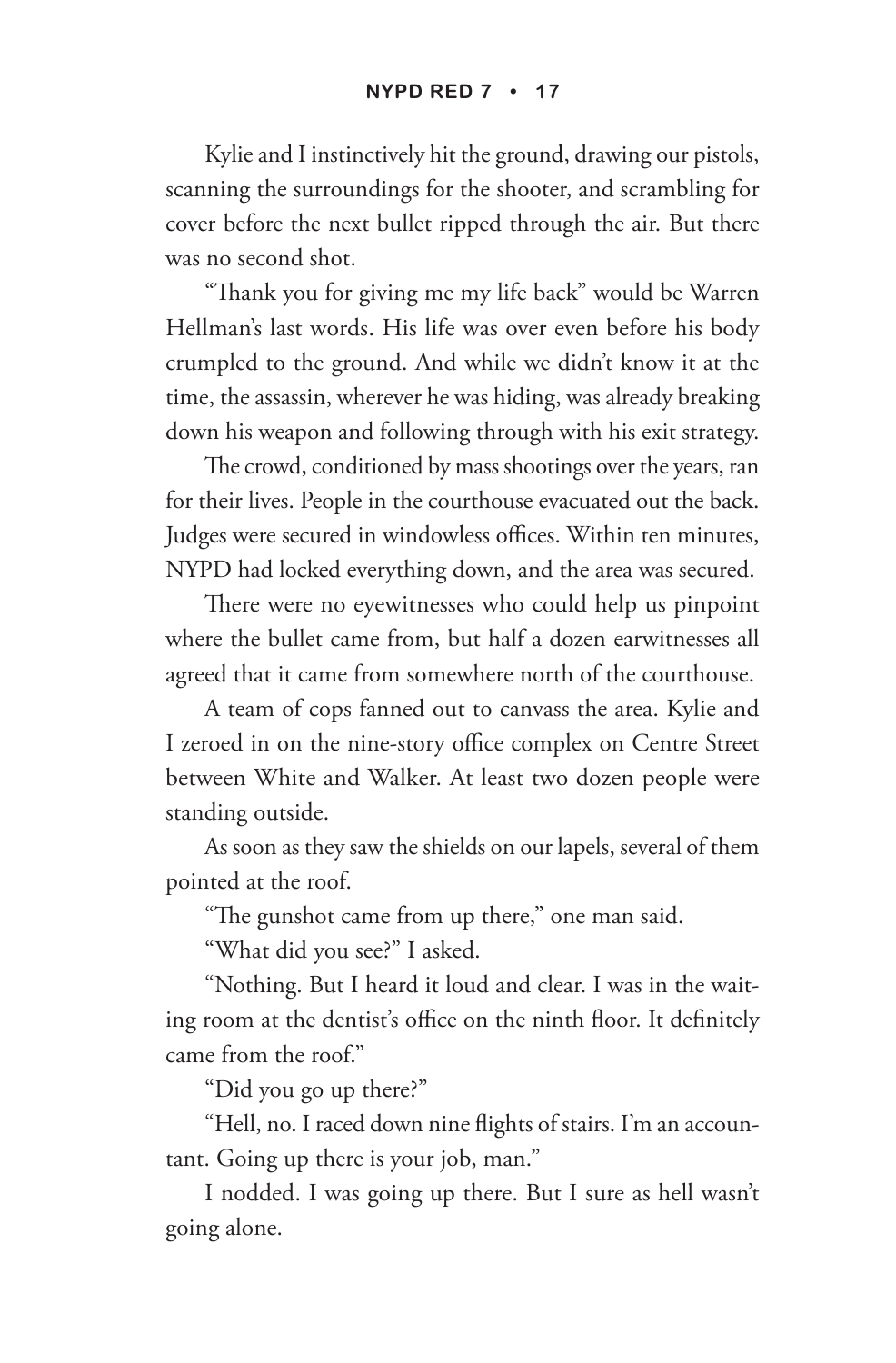### CHAPTER 4

THERE WERE AT LEAST a hundred cops on the street. Kylie saw the one she was looking for. "Captain!" she yelled.

He turned and glowered at her. This man was not used to being barked at.

"Sir," she said, "Detectives MacDonald and Jordan from Red."

Red was the magic word. He walked toward us, the scowl fading rapidly.

"Sir, we believe the shot came from the roof of this building. Can we get some backup?"

"What do you need, Detective?"

"A team to cover the lobby. Nobody comes in. Anybody wants to leave, they get searched. A floor-by-floor canvass and another team to accompany us up to the roof."

Within seconds, dozens of uniformed police poured into the building. Six got in the elevator with us. We drew our guns, got off on the eighth floor, and took the stairs to the roof.

Kylie and I weren't wearing vests, so two of the uniforms took the lead.

The rooftop door was open. "The screamer's been disabled,"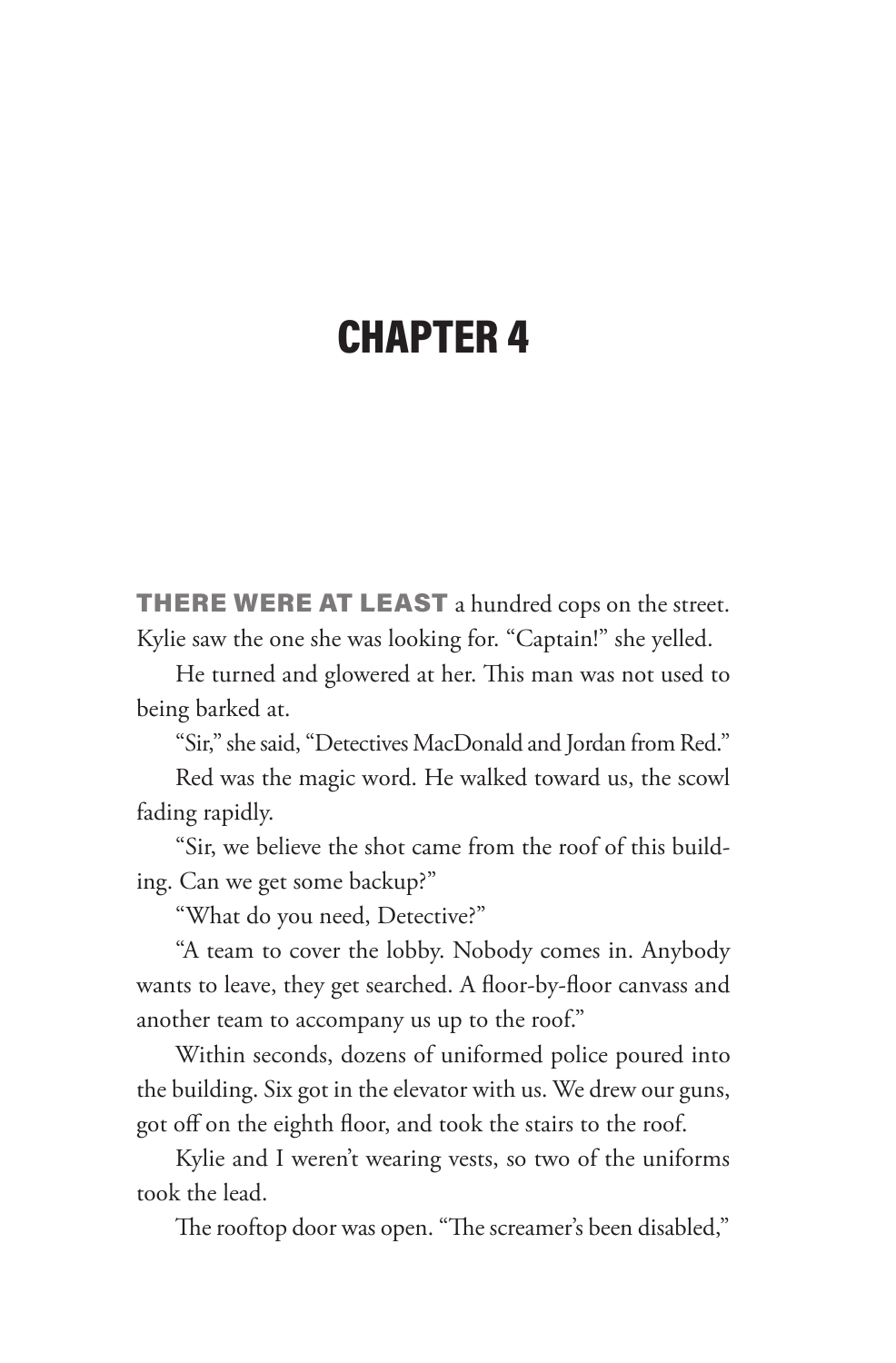one of the cops said, pointing at the wires dangling from the alarm.

Whoever killed Warren Hellman had silenced the security system, found his position on the roof, and taken the shot from here. Odds were, he didn't stick around for the cops to show up, but we weren't taking any chances.

My adrenaline kicked up a notch. I split the eight of us into four teams and hand-signaled the game plan to breach the roof. On my go, we charged through the door and fanned out in our assigned directions. The shooter was gone.

"Okay, guys, let's shut it down and wait for Crime Scene to get here," I said. I radioed Central to let them know that the roof was clear.

One by one, the cops went back into the building.

"Zach," Kylie called out. She was standing on the east side of the roof, looking out at the courthouse.

"What have you got?" I said.

"Look at this," she said. "There's a clean line of sight from this spot to the podium where Hellman was standing. Dryden can verify it with a laser, but the evidence is starting to mount up. There's no security, the building is easy to get in and out of, the rooftop alarm was cut, and the guy in the dentist's office one floor below heard the shot loud and clear. This has to be it. And our shooter was a pro—a long-distance sniper who was smart enough to take the shot, disassemble the weapon, and leave without a trace."

"Yo! Dee-tee. Dee-tee."

Hearing the street slang for "detective," we both looked around.

"Yo! Dee-tee. Up here. The Tombs."

Directly across the street from where we were standing was the Manhattan Detention Complex, better known as "the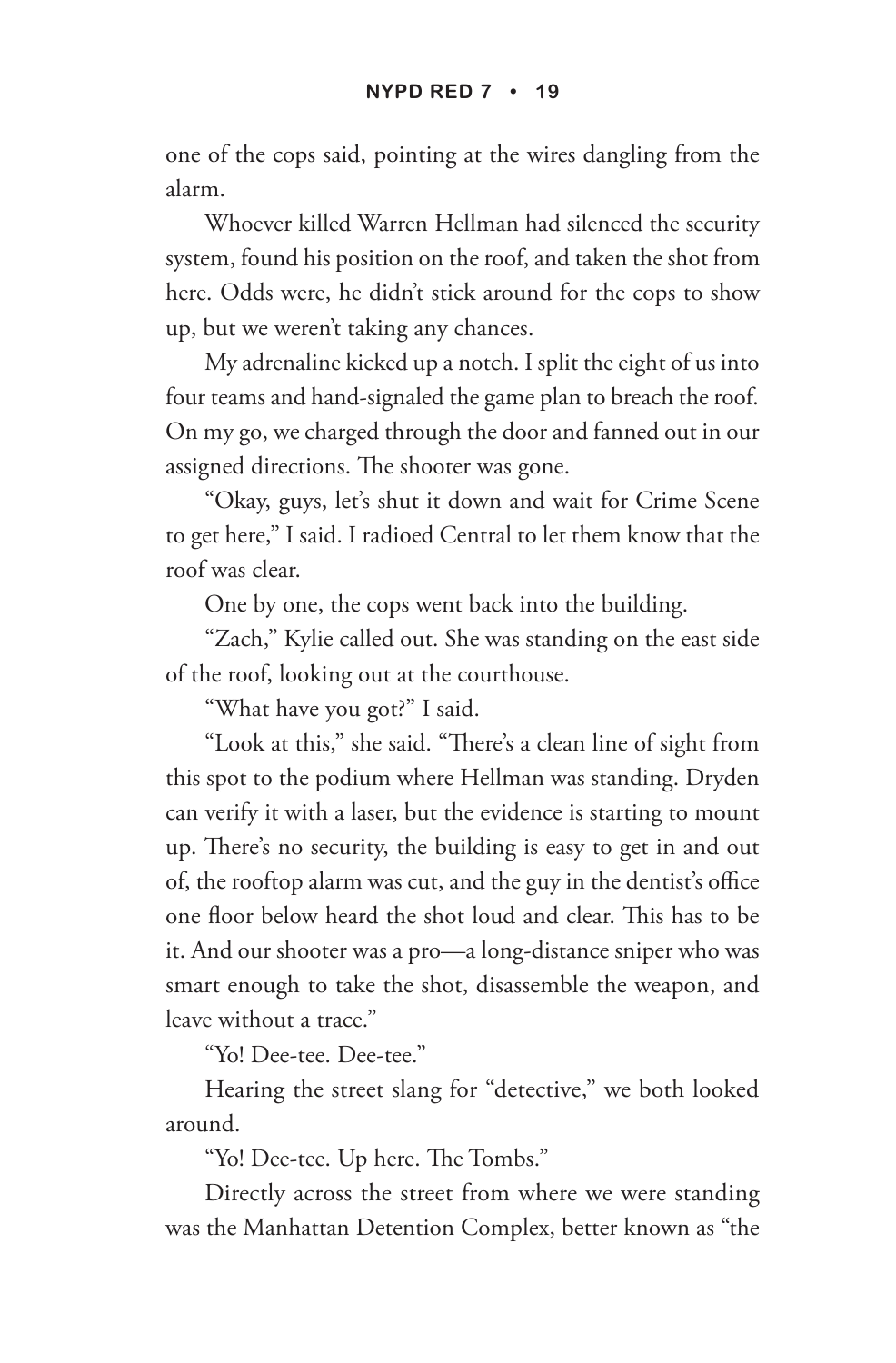Tombs" because the original structure built in the nineteenth century was inspired by a picture of an Egyptian tomb.

Today it has been replaced by two towers that house close to a thousand male inmates, most of them awaiting trial at the courthouse. One of those men was desperately trying to get our attention. He was on the top floor of the jail, three barred windows in from the corner of White Street.

"I saw him take the shot," he hollered.

Kylie pointed to a spot on the parapet.

"No. Not there. Over more."

She started to her right.

"No. The other way."

She walked along the rooftop wall.

"Keep going."

She took a few more steps.

"Right there! You got it. Right there."

She bent down and studied the limestone slab on top of the parapet. "Looks like traces of gunpowder stippling," she said. She took a deep breath. "I can smell the burnt powder."

She stood up.

"I told you! I told you!" the man yelled triumphantly. "I saw him. Come over here and get me out. Tell the CO you want to talk to Elroy."

"Looks like we've got a witness," I said.

"But altruism doesn't permeate the halls of the Tombs," Kylie said. "Elroy is going to be angling for a get-out-of-jail-free card in return for his generous cooperation."

"If he gives us the guy who just put a bullet through Warren Hellman's neck," I said, "I'm pretty sure Selma Kaplan will escort him out the front door herself."

My phone rang. It was our boss, Captain Cates. I put her on speaker.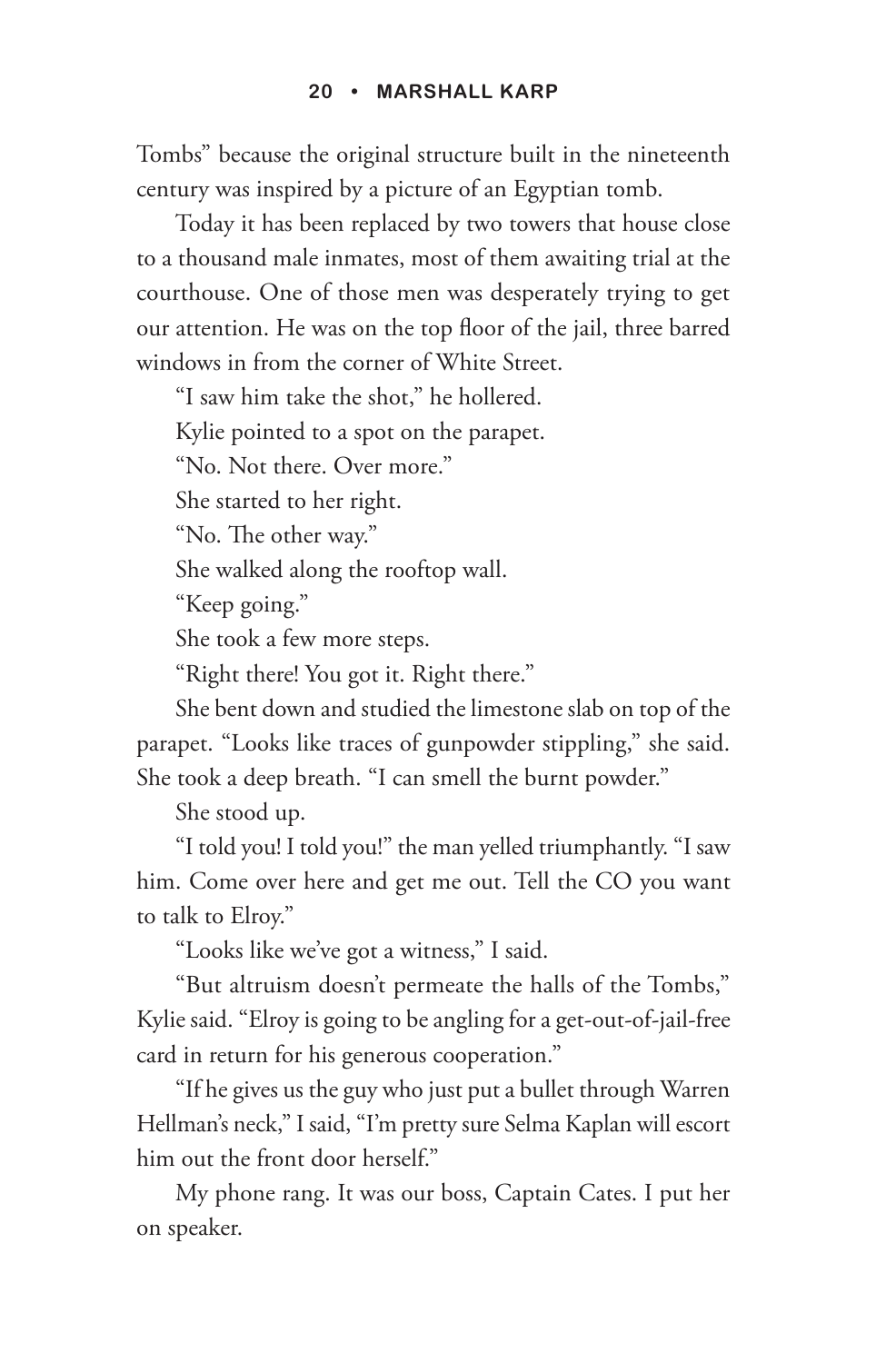"Jordan," she said, "where are you and MacDonald right now?"

"We're on a roof two blocks from the courthouse. It's where the shot came from," I said. "Crime scene is on the way, but we're running over to the Tombs to talk to one of the inmates who witnessed the shooting."

"No, you're not," she said. "I'll send another team down there. I need the two of you uptown forthwith."

"Captain," I said, "this has been our case since the day Warren Hellman killed Jonas Belmont. We have an eyewitness to the shooting. What's going on uptown that's more important than this?"

"A runner was stabbed to death on the West Side Highway jogging path," she said.

"And you can't lay that off on someone else?" I said.

"No, I can't," Cates said. "And even if I could, you wouldn't want me to. Your newest victim is your current victim's brother— Curtis Hellman<sup>"</sup>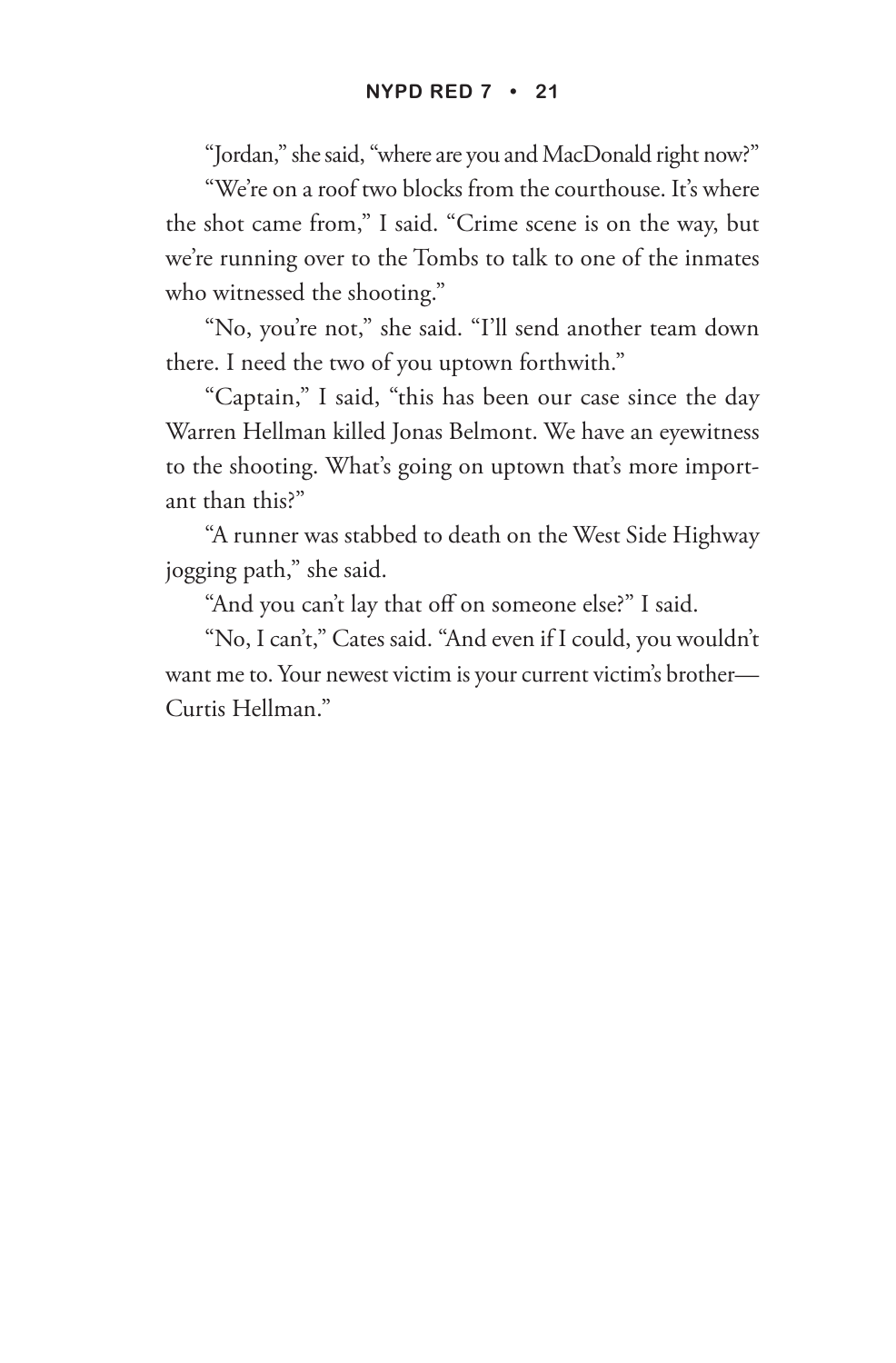### CHAPTER 5

THE HUDSON RIVER GREENWAY is a thirteen-mile jogging path that runs from the tip of Manhattan to the top. To the west are expansive views of the water and the Jersey shoreline, to the east highway traffic that at rush hour can creep along slower than the joggers.

Curtis Hellman met his demise at 102nd Street. When we got there, the path had been cordoned off three hundred feet in either direction.

Ordinarily, I'd expect to see eight to ten cops working the scene. But this was no ordinary victim. And on top of that, he was the city's second celebrity homicide in a few hours. So it came as no surprise that the place was crawling with uniforms, many of them white shirts. Brass. Including the borough chief, who let us know that he was counting on us, and whatever it takes, blah, blah, blah. The usual bullshit.

Olivia Dorsey-Jones was in charge of the crime scene unit. She's every bit as good as Chuck Dryden and a hell of a lot less socially awkward.

"Zach, Kylie," she said. "I spoke to Chuck. He thinks the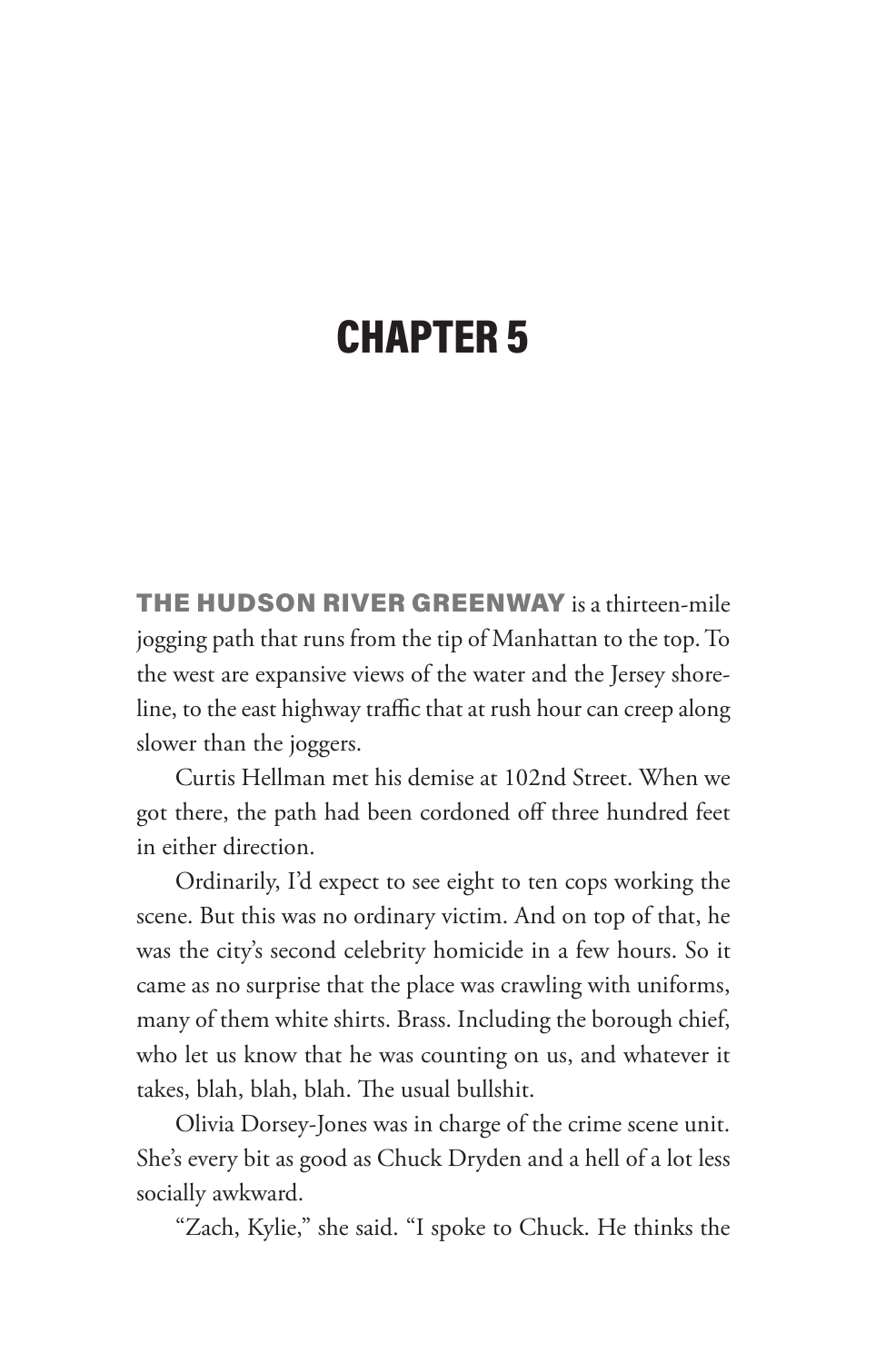downtown hit was a professional job. It looks like we've got the same thing here."

"Hey, Livvy," I said. "Lay it out for us."

"Start with the location. Look around. This running path is in full view of the parkway. Until you get here. This clump of trees, which is maybe eighty feet long, is so thick that it's nearly impossible for drivers to see the joggers even if they're sitting in bumper-to-bumper traffic." She held up a hand before we could comment. "Now, that doesn't mean the killer is a pro. Maybe he's just smart. Or he got lucky. Take a look at the body."

The dead man was wearing blue running shorts, a gray T-shirt, black Nikes on his feet, and a Garmin heart monitor on his wrist. A water bottle and an MP4 audio player were on the ground. There was blood everywhere.

Dorsey-Jones knelt beside the body. "I bagged his hands," she said. "They're manicured, pristine. He didn't put up a fight. He likely never saw the killer coming. Now, here's where it gets interesting."

She pointed to the dark-red line that started at Hellman's right ear. "Cause of death: an edged weapon sliced the trachea and slashed him to the jugular, nearly decapitating him. Most stab victims get knifed in the torso, but this has all the earmarks of someone who knew exactly where to plunge the blade so that he'd bleed out fast. One slice. One and done."

"You have a time of death?" I asked.

"Forty-five to seventy-five minutes ago."

"Shit," Kylie said.

"I know," Dorsey-Jones said. "That's just about when his brother was shot ten miles from here. Based on the timing and the method of execution, it looks like you're looking for two different killers, both of whom are virtuosos at their craft."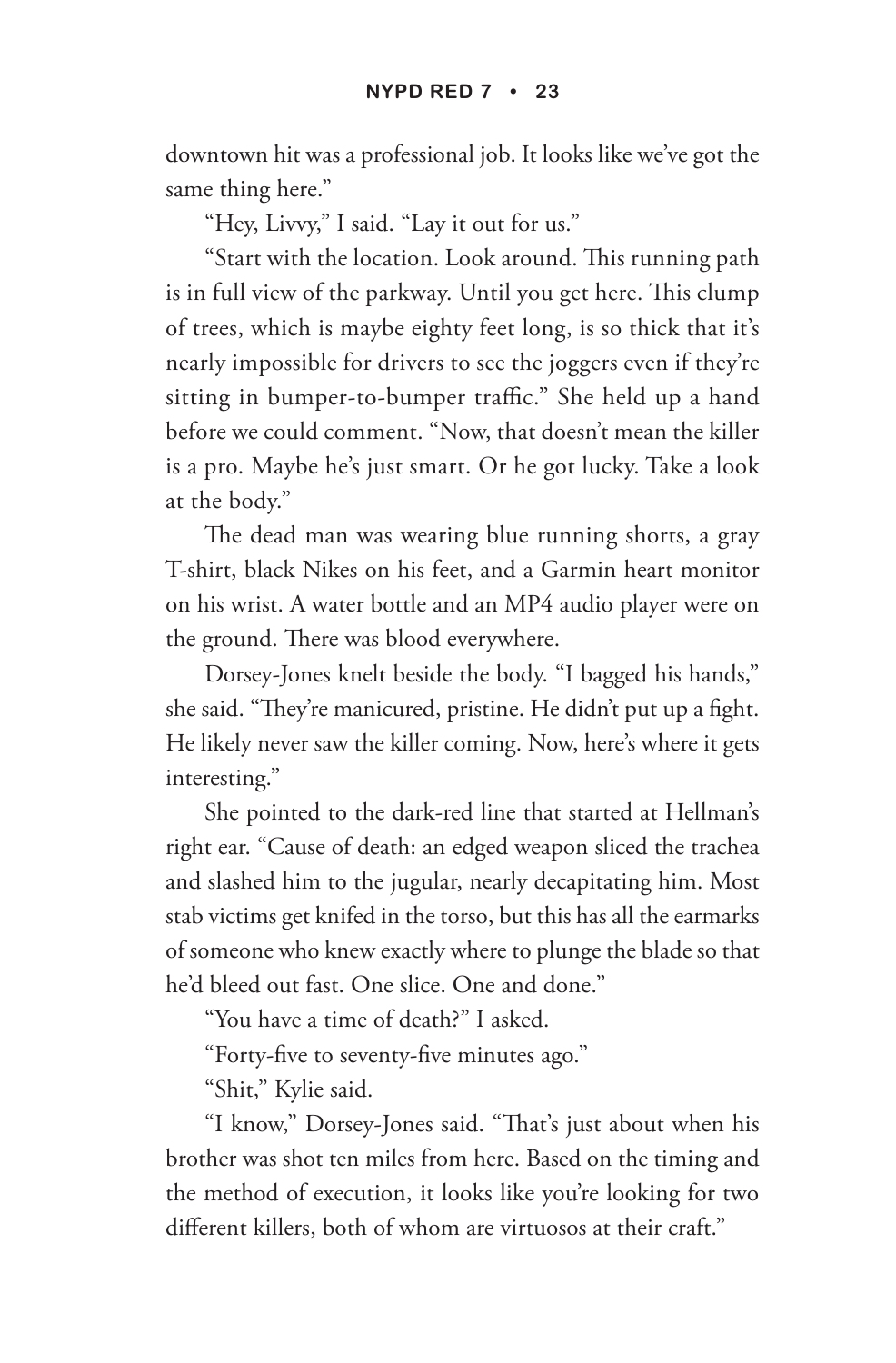"You have a way with words, Livvy," I said.

"I only sound like that on the job. Ten years of working with Chuck Dryden will do that to a girl from a Hundred-and-Twenty-Eighth and Lenox."

"Detectives."

Kylie and I turned around.

"Detectives Buddy Henry and Alma Cardona from the Two-Four squad," the man said. "We were called to the scene before the case was kicked up to Red."

"What've you got?" I said.

"We just interviewed the people who made the 911 call. Two women, regulars, they take this path three, four times a week. They walked past this spot going north and turned around at a Hundred-and-Sixth Street. Ten minutes later when they got back, there he was. No one in sight. Just the body. One of them is a retired nurse, so she checked for signs of life. Otherwise, they didn't touch anything."

"What time did they call it in?" Kylie asked.

Cardona checked her notepad. "Eleven-oh-nine."

Kylie gave me a look. That put the time of death at about eleven a.m. We were definitely looking for two different killers.

"Witnesses?" I said.

Henry shook his head. "We're canvassing, but nothing yet. We'll hit up the local homeless, and we'll be back tomorrow morning handing out flyers to joggers. I wouldn't get my hopes up. This is a hot spot for muggings. Clump of trees, solo runner, mugger jumps out. Even if the vic doesn't have much money, they grab his phone, jewelry—whatever they can."

"Cameras?" Kylie asked.

"No, ma'am," Cardona said. "We sure could use them. But the city isn't paying for cameras."

"Has the family been notified?" I asked.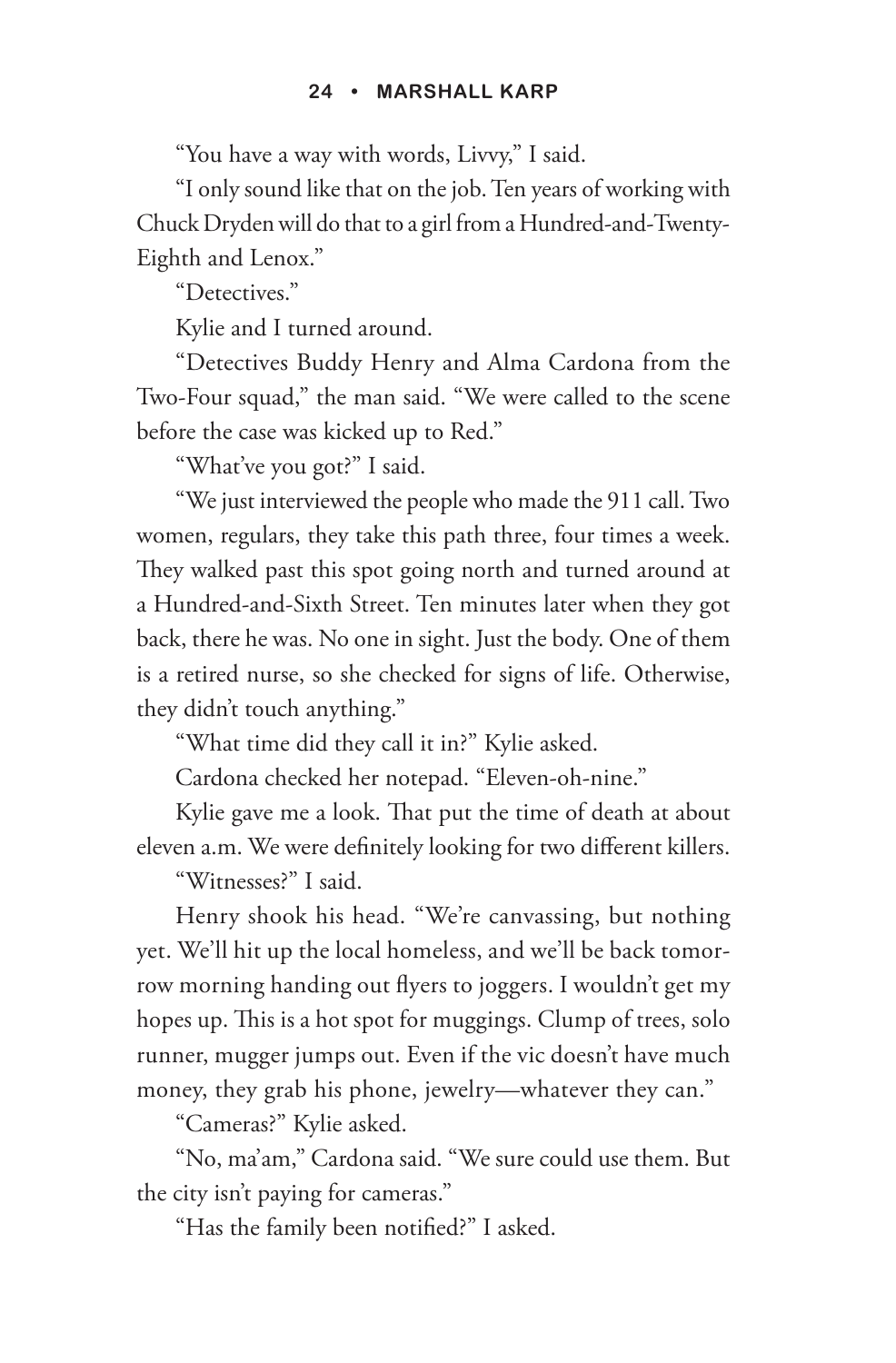"We wouldn't do that without running it past you," Henry said.

"We'll take care of it," I said.

Cardona checked her notes again. "The victim's wife is Brooke Hellman."

"Thanks," I said. "We've met her."

"Oh, good," Cardona said. "It's always better to come from someone you know."

"Not in this case," Kylie said. "We've met Mrs. Hellman. And she's definitely not a fan."